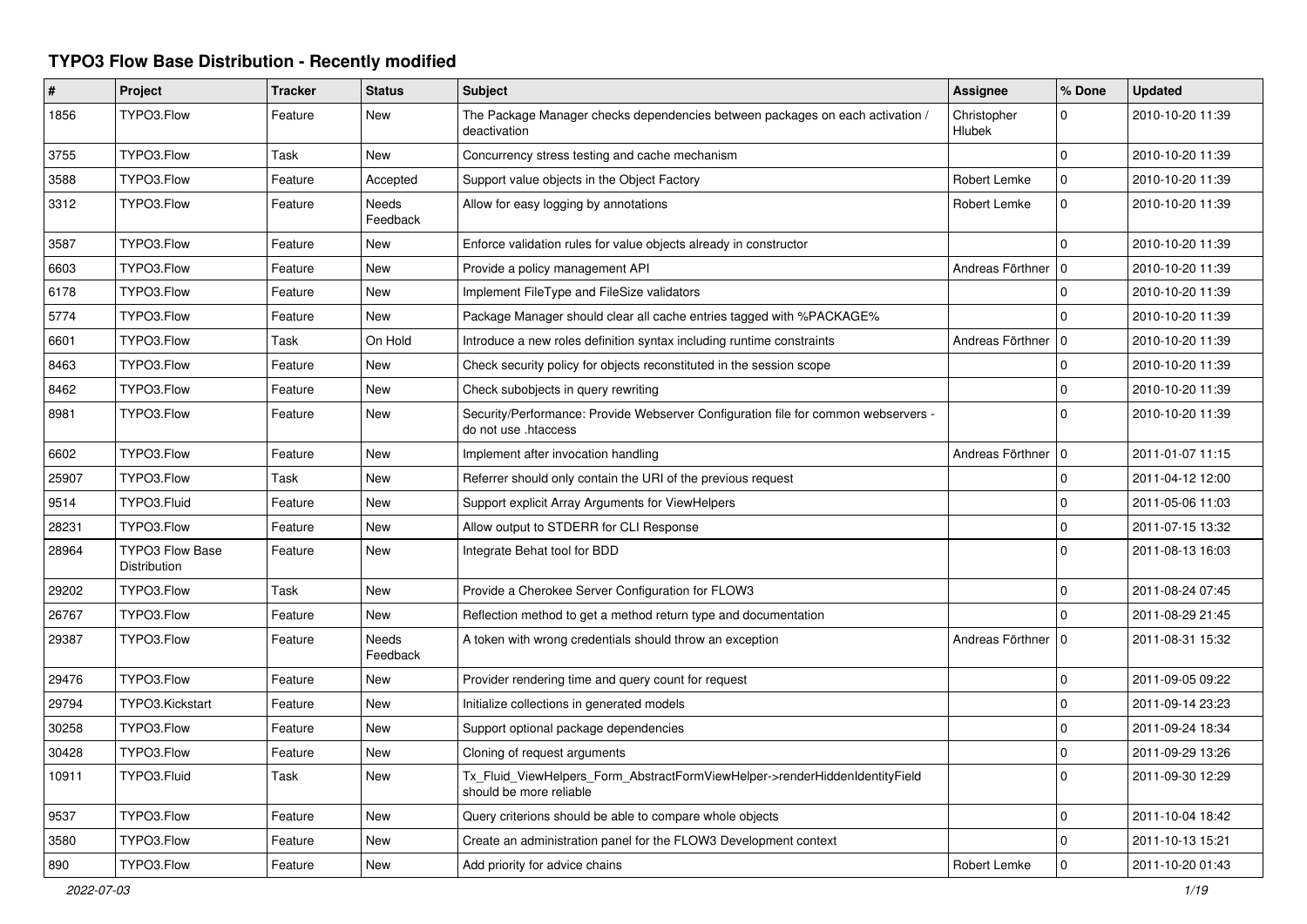| $\vert$ # | Project     | <b>Tracker</b> | <b>Status</b> | <b>Subject</b>                                                                                                                                          | Assignee               | % Done      | <b>Updated</b>   |
|-----------|-------------|----------------|---------------|---------------------------------------------------------------------------------------------------------------------------------------------------------|------------------------|-------------|------------------|
| 1785      | TYPO3.Flow  | Feature        | New           | Automatic garbage collection for expired cache entries                                                                                                  |                        | 0           | 2011-10-20 01:43 |
| 9950      | TYPO3.Fluid | Task           | New           | Binding to nested arrays impossible for form-elements                                                                                                   |                        | $\mathbf 0$ | 2011-10-20 01:48 |
| 2974      | TYPO3.Flow  | Bug            | New           | Aspect / Proxy Cache is not emptied automatically if an interface used for introduction<br>was modified                                                 | Robert Lemke           | $\mathbf 0$ | 2011-10-21 13:20 |
| 10678     | TYPO3.Flow  | <b>Bug</b>     | New           | ReflectionService doesn't reflect methods of child classes correctly when they get<br>reflected before their parent class in the initialization process |                        | $\Omega$    | 2011-10-21 13:20 |
| 25988     | TYPO3.Flow  | Bug            | New           | Useless proxies are built for some classes                                                                                                              |                        | $\mathbf 0$ | 2011-10-21 13:20 |
| 29425     | TYPO3.Flow  | Bug            | New           | Deletion of a blog post with resources fails with FK constraint error                                                                                   |                        | $\mathbf 0$ | 2011-10-21 13:20 |
| 30424     | TYPO3.Flow  | Bug            | New           | Forward object arguments with changes                                                                                                                   |                        | $\mathbf 0$ | 2011-10-21 13:20 |
| 30425     | TYPO3.Flow  | <b>Bug</b>     | New           | New methods are not updated in Policies during Development                                                                                              |                        | $\mathbf 0$ | 2011-10-21 13:20 |
| 31002     | TYPO3.Flow  | Bug            | New           | Generated sleep method handles static properties as members.                                                                                            |                        | $\mathbf 0$ | 2011-10-21 13:20 |
| 3481      | TYPO3.Fluid | Bug            | New           | Use ViewHelperVariableContainer in PostParseFacet                                                                                                       |                        | $\mathbf 0$ | 2011-10-21 13:37 |
| 8648      | TYPO3.Fluid | <b>Bug</b>     | New           | format.crop ViewHelper should support all features of the crop stdWrap function                                                                         |                        | $\mathbf 0$ | 2011-10-21 13:37 |
| 12863     | TYPO3.Fluid | Bug            | New           | Attributes of a viewhelper can't contain a '-'                                                                                                          | Sebastian<br>Kurfuerst | $\Omega$    | 2011-10-21 13:37 |
| 13045     | TYPO3.Fluid | Bug            | New           | Entity decode of strings are different between if-conditions and output of variable                                                                     |                        | $\mathbf 0$ | 2011-10-21 13:37 |
| 28549     | TYPO3.Fluid | Bug            | New           | make widgets cacheable, i.e. not implement childnodeaccess interface                                                                                    |                        | $\mathbf 0$ | 2011-10-21 13:37 |
| 28552     | TYPO3.Fluid | <b>Bug</b>     | New           | (v5) write ViewHelper test for compiled run; adjust functional test to do two passes<br>(uncached & cached)                                             |                        | $\Omega$    | 2011-10-21 13:37 |
| 28550     | TYPO3.Fluid | <b>Bug</b>     | New           | (v4) make widgets cacheable, i.e. not implement childnodeaccess interface                                                                               |                        | $\mathbf 0$ | 2011-10-21 13:37 |
| 28554     | TYPO3.Fluid | <b>Bug</b>     | New           | (v4) implement feature flag to disable caching                                                                                                          |                        | $\mathbf 0$ | 2011-10-21 13:37 |
| 28553     | TYPO3.Fluid | Bug            | New           | improve XHProf test setup                                                                                                                               |                        | $\mathbf 0$ | 2011-10-21 13:37 |
| 30418     | TYPO3.Flow  | Feature        | New           | Package bootstrapping following dependencies                                                                                                            |                        | $\mathbf 0$ | 2011-10-21 13:38 |
| 31261     | TYPO3.Flow  | Feature        | New           | Virtual objects - generate proxy classes for interfaces                                                                                                 |                        | $\mathbf 0$ | 2011-10-25 10:23 |
| 31262     | TYPO3.Flow  | Feature        | New           | Named arguments in Objects.yaml for constructor arguments                                                                                               |                        | $\mathbf 0$ | 2011-10-25 10:26 |
| 31210     | TYPO3.Flow  | <b>Bug</b>     | New           | constructor of proxy class not compatible with interfaces defening a constructor                                                                        |                        | $\Omega$    | 2011-11-07 22:02 |
| 6712      | TYPO3.Flow  | Feature        | Accepted      | Implement mixin support                                                                                                                                 | <b>Robert Lemke</b>    | $\mathbf 0$ | 2011-11-08 00:18 |
| 31955     | TYPO3.Fluid | Feature        | New           | f:uri.widget                                                                                                                                            |                        | $\mathbf 0$ | 2011-11-22 12:27 |
| 32105     | TYPO3.Flow  | Bug            | New           | Ignore Validation ignored if ACL is set for this controller action                                                                                      |                        | $\mathbf 0$ | 2011-11-26 11:22 |
| 32294     | TYPO3.Flow  | Feature        | New           | Lazy initialization of loggers                                                                                                                          |                        | 0           | 2011-12-05 10:29 |
| 8464      | TYPO3.Flow  | Feature        | New           | Write settings using the ConfigurationManager                                                                                                           |                        | $\mathbf 0$ | 2011-12-15 17:06 |
| 9313      | TYPO3.Flow  | Feature        | New           | Support for currencies                                                                                                                                  |                        | $\mathbf 0$ | 2011-12-15 17:44 |
| 33018     | TYPO3.Flow  | Feature        | New           | Translator should support override of labels from other packages                                                                                        |                        | $\mathbf 0$ | 2012-01-06 13:05 |
| 33293     | TYPO3.Flow  | Bug            | New           | Injection to private variable results in injection of the the wrong class                                                                               |                        | 0           | 2012-01-18 16:41 |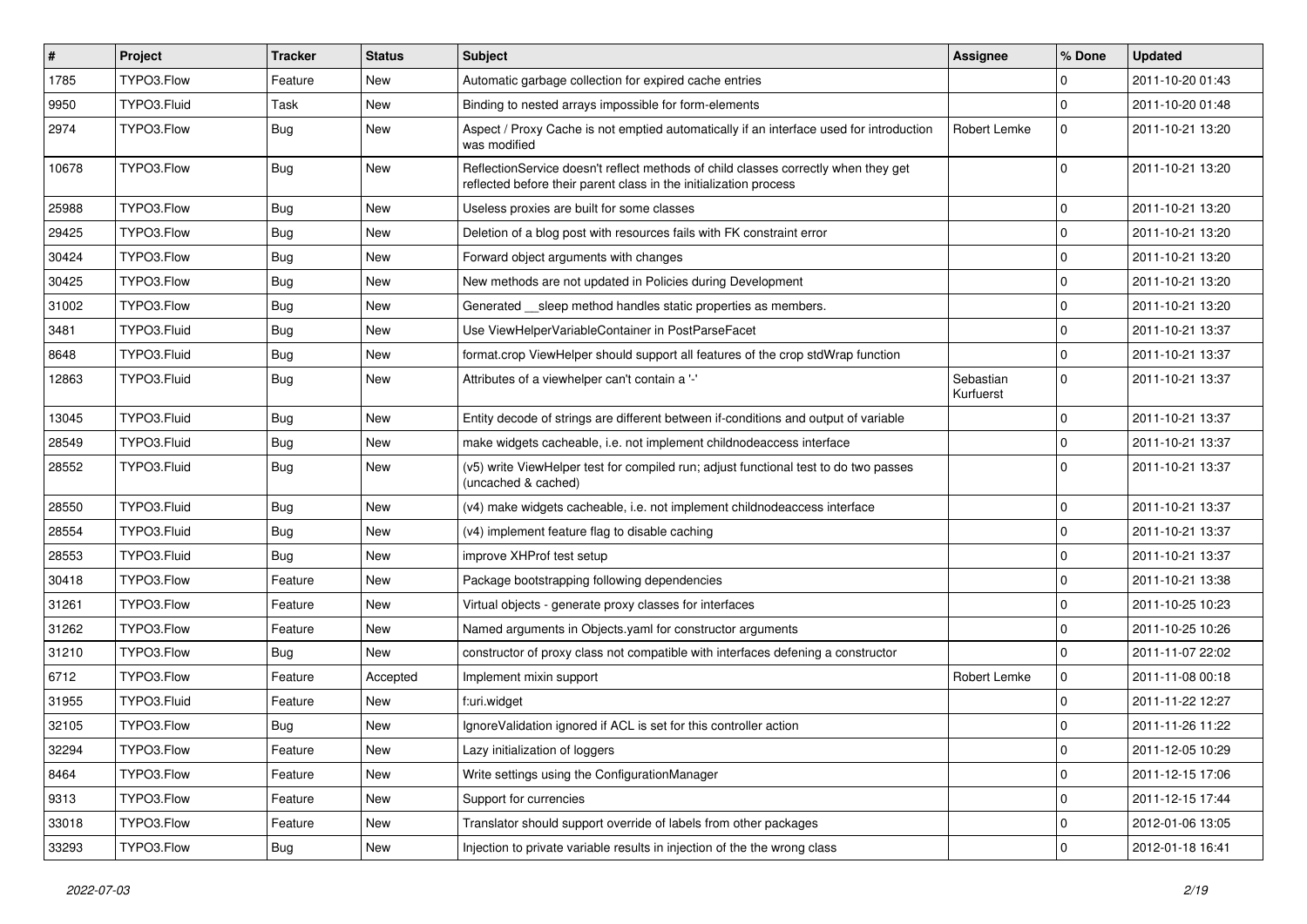| #     | Project                                | <b>Tracker</b> | <b>Status</b>            | <b>Subject</b>                                                                     | <b>Assignee</b>       | % Done      | <b>Updated</b>   |
|-------|----------------------------------------|----------------|--------------------------|------------------------------------------------------------------------------------|-----------------------|-------------|------------------|
| 33465 | TYPO3.Flow                             | Bug            | New                      | Some vital commands to recover the system fail when recovery is needed             |                       | 0           | 2012-01-26 15:51 |
| 32035 | TYPO3.Fluid                            | Task           | <b>New</b>               | Improve fluid error messages                                                       |                       | $\mathbf 0$ | 2012-01-27 15:59 |
| 32873 | TYPO3.Flow                             | Bug            | Accepted                 | Value changes for logged in account are not persisted due to session serialization | Karsten<br>Dambekalns | $\mathbf 0$ | 2012-02-01 12:43 |
| 33710 | TYPO3.Flow                             | Feature        | New                      | Configuration based on Domain                                                      |                       | 0           | 2012-02-06 16:08 |
| 34133 | TYPO3.Flow                             | Feature        | New                      | RFC: Handle Semicolons in Path part of URIs as Scoped Path Parameters              |                       | 0           | 2012-02-21 15:17 |
| 34404 | TYPO3.Flow                             | Bug            | New                      | JsonView transformObject does not respect _descendAll configuration                |                       | $\mathbf 0$ | 2012-02-29 01:12 |
| 33308 | <b>TYPO3 Flow Base</b><br>Distribution | Task           | New                      | General date and time handling rules                                               |                       | $\Omega$    | 2012-03-06 16:05 |
| 8491  | TYPO3.Fluid                            | Task           | Needs<br>Feedback        | link.action and uri.action differ in absolute argument                             | Karsten<br>Dambekalns | $\Omega$    | 2012-03-07 17:05 |
| 32574 | TYPO3.Flow                             | Bug            | Accepted                 | FLOW3 enters fork bombs when using cgi-fcgi vs cli                                 | Karsten<br>Dambekalns | $\Omega$    | 2012-03-07 17:21 |
| 33078 | TYPO3.Flow                             | Bug            | New                      | No Redirect to Login                                                               |                       | $\mathbf 0$ | 2012-03-07 17:45 |
| 34309 | TYPO3.Fluid                            | Task           | New                      | Unknown ViewHelpers cause exception - should be handled more graceful              |                       | 0           | 2012-03-07 18:40 |
| 33049 | TYPO3.Flow                             | Feature        | New                      | Allow configuration of context without environment variable (needed for IIS)       |                       | $\mathbf 0$ | 2012-03-07 20:51 |
| 33024 | TYPO3.Flow                             | Bug            | Accepted                 | Exception when validating a float in a Model with the Number validator             | Karsten<br>Dambekalns | $\mathbf 0$ | 2012-03-07 22:08 |
| 8989  | TYPO3.Fluid                            | Feature        | Needs<br>Feedback        | Search path for fluid template files                                               |                       | $\mathbf 0$ | 2012-03-12 18:10 |
| 27607 | TYPO3.Fluid                            | Bug            | New                      | Make Fluid comparisons work when first element is STRING, second is NULL.          |                       | 0           | 2012-03-12 19:18 |
| 34816 | TYPO3.Flow                             | Feature        | New                      | Long text encryption                                                               |                       | 0           | 2012-03-14 08:33 |
| 11039 | TYPO3.Flow                             | <b>Bug</b>     | Needs<br>Feedback        | Static object container injects properties to result of factory object             |                       | $\Omega$    | 2012-03-14 13:41 |
| 27379 | TYPO3.Flow                             | <b>Bug</b>     | Needs<br>Feedback        | add check to clear the database at tearDown in testing                             |                       | 0           | 2012-03-14 14:41 |
| 28074 | TYPO3.Flow                             | Feature        | <b>Needs</b><br>Feedback | Provide a shell script that installs Phoenix or FLOW3 from git                     | Markus Bucher         | 0           | 2012-03-14 14:49 |
| 28319 | TYPO3.Flow                             | <b>Bug</b>     | <b>Needs</b><br>Feedback | Access denied will be logged at the wrong location in nested calls                 |                       | $\Omega$    | 2012-03-14 14:52 |
| 31484 | TYPO3.Flow                             | Feature        | Needs<br>Feedback        | possibility to modify inner workings of proxy class builder                        |                       | $\Omega$    | 2012-03-14 18:10 |
| 29258 | TYPO3.Flow                             | Feature        | Needs<br>Feedback        | Provide a way to override classes by environment                                   |                       | $\mathbf 0$ | 2012-03-14 19:29 |
| 27721 | TYPO3.Flow                             | <b>Bug</b>     | Needs<br>Feedback        | Permissions of uploaded resources not correct                                      | Karsten<br>Dambekalns | $\mathbf 0$ | 2012-03-15 10:37 |
| 9861  | TYPO3.Flow                             | Feature        | Needs<br>Feedback        | Leave logging up and running as long as possible                                   |                       | $\mathbf 0$ | 2012-03-15 10:53 |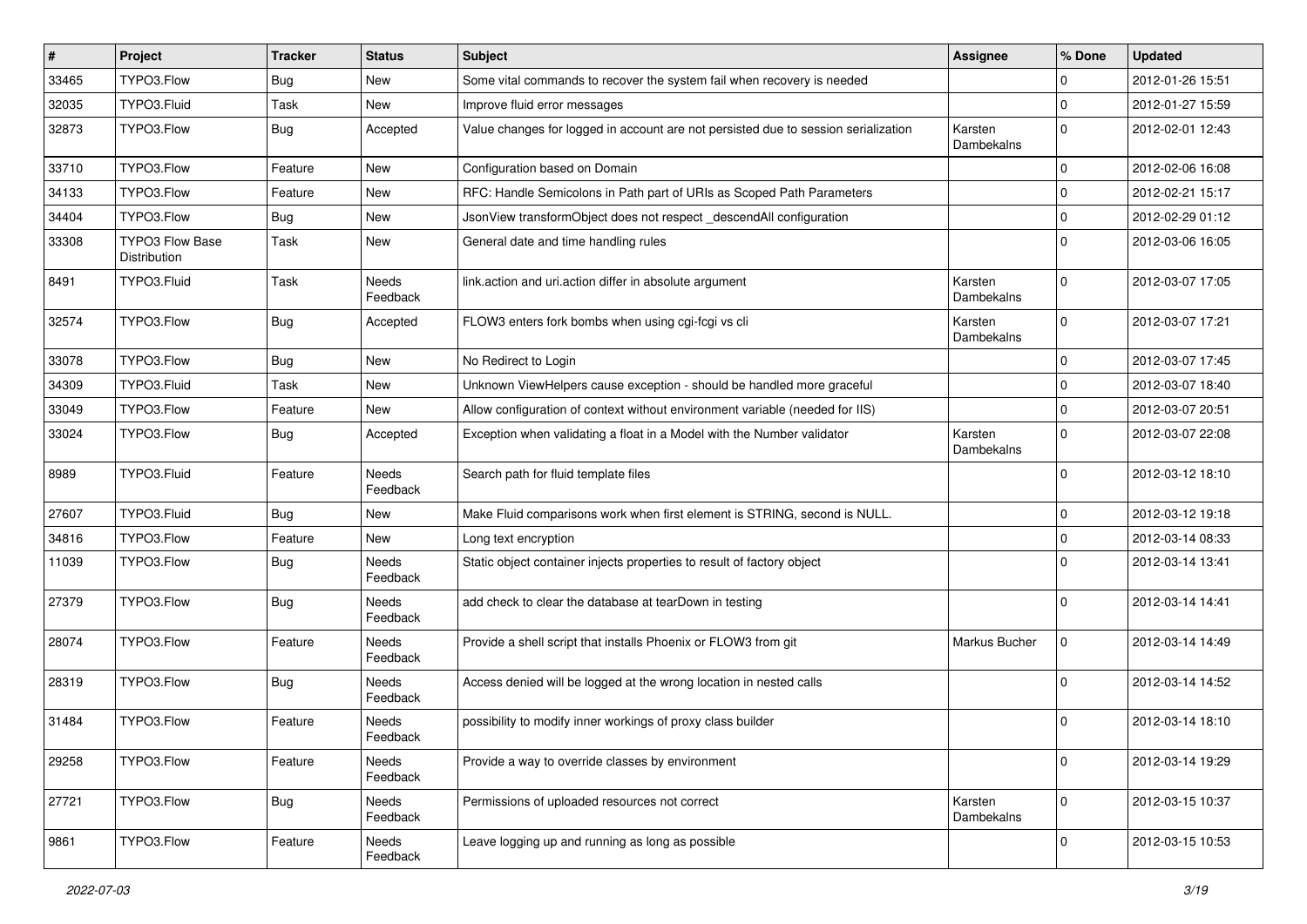| #     | Project                                | <b>Tracker</b> | <b>Status</b> | <b>Subject</b>                                                                                       | <b>Assignee</b>              | % Done       | <b>Updated</b>   |
|-------|----------------------------------------|----------------|---------------|------------------------------------------------------------------------------------------------------|------------------------------|--------------|------------------|
| 32869 | TYPO3.Flow                             | <b>Bug</b>     | New           | Security config tokenClass doesnt throw exception if not found the class                             |                              | 0            | 2012-03-19 10:53 |
| 35083 | TYPO3.Flow                             | Bug            | New           | involving SecurityContext in Widget's __wakeup situation leads to an exception                       |                              | $\Omega$     | 2012-03-21 13:06 |
| 35420 | <b>TYPO3 Flow Base</b><br>Distribution | Suggestion     | New           | Review use of try / catch in the Security Framework                                                  | Andreas Förthner   0         |              | 2012-03-31 00:00 |
| 35781 | TYPO3.Flow                             | Feature        | New           | Model validation                                                                                     |                              | 0            | 2012-04-08 17:06 |
| 35783 | TYPO3.Flow                             | Feature        | New           | Lifecycle method after property mapping                                                              |                              | $\mathbf 0$  | 2012-04-08 21:01 |
| 35831 | TYPO3.Flow                             | Bug            | New           | Deleting or unpublishing of a resource deletes all published symlinks<br>(Web/_Resources/Persistent) |                              | $\Omega$     | 2012-04-11 09:31 |
| 35970 | TYPO3.Flow                             | Task           | New           | Improve performance of Utility/Arrays::integerExplode by using array_map                             |                              | $\mathbf 0$  | 2012-04-13 15:38 |
| 36495 | TYPO3.Flow                             | <b>Bug</b>     | New           | HTTP Response is sent before persistence preventing Exceptions to be displayed on<br>redirect        |                              | $\Omega$     | 2012-04-24 00:28 |
| 36508 | TYPO3.Flow                             | <b>Bug</b>     | New           | AuthenticationProvider Request Patterns                                                              |                              | $\mathbf 0$  | 2012-04-24 12:39 |
| 36509 | TYPO3.Flow                             | Feature        | New           | redirectToUri to an uri with acl forces a 403 because of missing csrf token.                         |                              | 0            | 2012-04-24 12:44 |
| 36510 | TYPO3.Flow                             | Feature        | New           | Firewall Redirect?                                                                                   |                              | 0            | 2012-04-24 12:57 |
| 36559 | TYPO3.Fluid                            | Feature        | New           | New widget progress bar                                                                              |                              | $\mathbf 0$  | 2012-04-25 15:11 |
| 36633 | TYPO3.Flow                             | Bug            | New           | Reconstituted entities should not have the FLOW3 Persistence clone property set                      |                              | $\mathbf 0$  | 2012-04-26 21:24 |
| 36634 | TYPO3.Flow                             | Bug            | New           | Reconstituted entities do not have their properties set when initializeObject() is called            |                              | $\mathbf 0$  | 2012-04-26 21:28 |
| 36804 | TYPO3.Flow                             | <b>Bug</b>     | New           | Orphaned entities within aggregates are not removed                                                  |                              | 0            | 2012-05-03 11:54 |
| 36955 | TYPO3.Flow                             | Feature        | New           | Add type filter to var dump()                                                                        |                              | $\mathbf 0$  | 2012-05-08 16:39 |
| 37095 | TYPO3.Fluid                            | Feature        | New           | It should be possible to set a different template on a Fluid TemplateView inside an<br>action        | Christopher<br><b>Hlubek</b> | $\mathbf 0$  | 2012-05-11 13:54 |
| 37279 | TYPO3.Flow                             | Feature        | New           | <b>Request PropertyMapping</b>                                                                       |                              | $\mathbf 0$  | 2012-05-18 16:06 |
| 37316 | TYPO3.Flow                             | Bug            | New           | Use findBestMatchingLocale instead of getDefaultLocale?                                              |                              | $\Omega$     | 2012-05-20 09:35 |
| 3619  | TYPO3.Flow                             | Feature        | New           | Implement System Policy Support/System Security                                                      | Andreas Förthner   0         |              | 2012-05-21 16:15 |
| 28136 | TYPO3.Flow                             | Feature        | New           | HTTP Semantics for Transactions and more                                                             |                              | $\Omega$     | 2012-05-21 16:15 |
| 3621  | TYPO3.Flow                             | Feature        | New           | Implement dynamic firewall filter registration                                                       | Andreas Förthner   0         |              | 2012-05-21 16:15 |
| 37564 | TYPO3.Flow                             | <b>Bug</b>     | New           | Validation of Parent Object containing properties of type ManyToOne and<br>ManyToMany to same Target |                              | $\Omega$     | 2012-05-29 11:55 |
| 32985 | TYPO3.Flow                             | Feature        | New           | Implement Processing Rules when merging numerically-indexed arrays                                   |                              | 0            | 2012-05-30 09:35 |
| 37619 | TYPO3.Fluid                            | Bug            | New           | Fatal Error when using variable in name attribute of Section ViewHelper                              |                              | $\mathbf{0}$ | 2012-05-30 23:17 |
| 37571 | TYPO3.Flow                             | <b>Bug</b>     | New           | Inherited proxies fail when implementing __clone                                                     |                              | $\mathbf 0$  | 2012-06-04 12:15 |
| 37831 | TYPO3.Flow                             | Task           | New           | Evaluate using PHP 5.4's internal web server for Functional Testing                                  |                              | $\mathbf 0$  | 2012-06-08 09:27 |
| 26986 | TYPO3.Flow                             | Feature        | Accepted      | Debug toolbar                                                                                        | Christian Müller             | $\mathbf 0$  | 2012-06-08 20:41 |
| 37846 | TYPO3.Flow                             | Feature        | New           | Should be able to declare more than one controllerObjectName per requestPatterns                     |                              | 0            | 2012-06-11 11:10 |
| 38130 | TYPO3.Fluid                            | Feature        | New           | Checkboxes and multiple select fields should have an assignable default value                        |                              | $\mathbf 0$  | 2012-06-17 09:54 |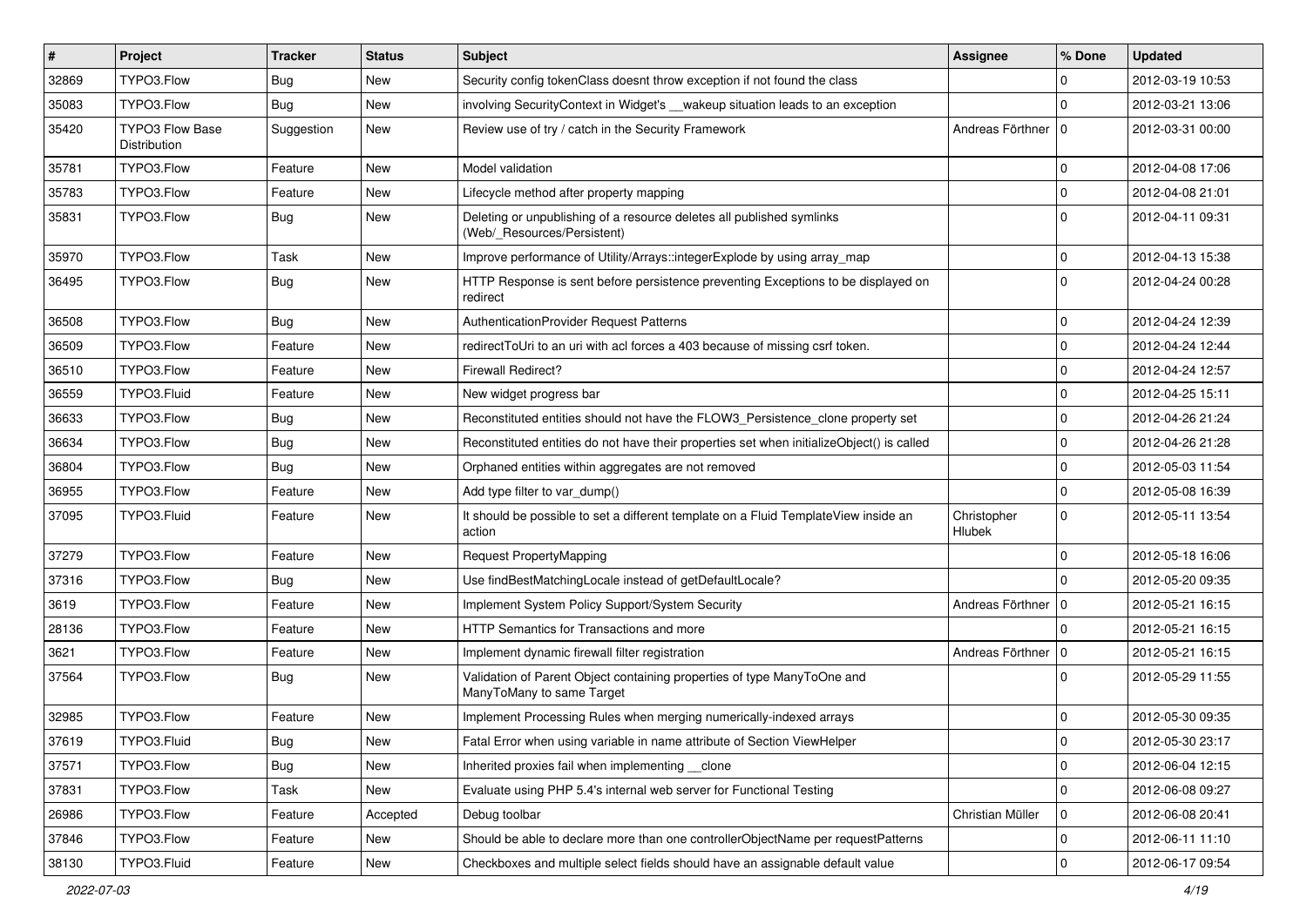| $\vert$ # | Project                                       | <b>Tracker</b> | <b>Status</b>     | <b>Subject</b>                                                                            | Assignee               | % Done       | <b>Updated</b>   |
|-----------|-----------------------------------------------|----------------|-------------------|-------------------------------------------------------------------------------------------|------------------------|--------------|------------------|
| 31339     | TYPO3.Flow                                    | Task           | On Hold           | Search                                                                                    |                        | 0            | 2012-06-21 12:17 |
| 36655     | TYPO3.Fluid                                   | <b>Bug</b>     | <b>New</b>        | Pagination Links                                                                          |                        | $\Omega$     | 2012-06-23 22:18 |
| 38369     | TYPO3.Fluid                                   | <b>Bug</b>     | New               | Resource ViewHelpers should not fall back to request package                              |                        | $\mathbf 0$  | 2012-06-25 15:55 |
| 36840     | TYPO3.Flow                                    | Task           | Accepted          | Improve exception for wrong locales                                                       | Karsten<br>Dambekalns  | $\Omega$     | 2012-06-25 18:47 |
| 37227     | TYPO3.Flow                                    | <b>Bug</b>     | On Hold           | securityContext->getParty is not available in widget context                              |                        | $\Omega$     | 2012-06-25 22:14 |
| 35868     | TYPO3.Flow                                    | Bug            | On Hold           | Unstable condition in Utility\Environment                                                 | Karsten<br>Dambekalns  | $\mathbf 0$  | 2012-06-25 22:37 |
| 32425     | TYPO3.Flow                                    | Bug            | Accepted          | IpAddressRange methods not completly implemented                                          | Karsten<br>Dambekalns  | $\Omega$     | 2012-06-28 10:23 |
| 33628     | TYPO3.Fluid                                   | <b>Bug</b>     | Needs<br>Feedback | Multicheckboxes (multiselect) for Collections don't work                                  | Christian Müller       | $\Omega$     | 2012-06-28 10:27 |
| 30555     | TYPO3.Fluid                                   | Feature        | New               | Make TagBuilder more extensible                                                           |                        | $\mathbf{0}$ | 2012-06-29 12:41 |
| 27322     | TYPO3.Flow                                    | Feature        | On Hold           | Add support for Appserver-in-PHP, which could result in much faster executions.           | Christopher<br>Hlubek  | $\Omega$     | 2012-07-09 18:11 |
| 37354     | TYPO3.Flow                                    | <b>Bug</b>     | Accepted          | Do not apply generate Value Hash() and generate Uuid() if custom identifier is used       | Karsten<br>Dambekalns  | $\Omega$     | 2012-07-10 08:30 |
| 38875     | <b>TYPO3 Flow Base</b><br>Distribution        | Suggestion     | <b>New</b>        | Have a Translator object available in action controllers                                  |                        | $\Omega$     | 2012-07-11 15:00 |
| 4704      | TYPO3.Fluid                                   | Feature        | New               | Improve parsing exception messages                                                        |                        | $\Omega$     | 2012-07-11 19:00 |
| 34674     | TYPO3.Flow                                    | Feature        | Accepted          | NotFoundView is not injected in ActionController                                          | Robert Lemke           | $\mathsf 0$  | 2012-07-22 10:59 |
| 39432     | <b>TYPO3 Flow Base</b><br><b>Distribution</b> | Task           | <b>New</b>        | Clarify introducing properties                                                            |                        | $\Omega$     | 2012-07-31 23:34 |
| 38459     | TYPO3.Eel                                     | Bug            | New               | Accessing a not present property/method should error verbosely                            | Sebastian<br>Kurfuerst | $\mathbf 0$  | 2012-08-07 17:06 |
| 39674     | TYPO3.Flow                                    | Bug            | New               | TYPO3\FLOW3\var_dump behaves weird in controller actions doing return                     |                        | $\mathbf 0$  | 2012-08-10 10:09 |
| 36410     | TYPO3.Fluid                                   | Feature        | New               | Allow templates to send arguments back to layout                                          |                        | $\mathbf 0$  | 2012-08-13 11:46 |
| 39790     | TYPO3.Kickstart                               | Feature        | New               | Allow forward slashes where backslashes need to be specified                              |                        | $\mathbf 0$  | 2012-08-14 09:28 |
| 39788     | TYPO3.Flow                                    | Feature        | New               | RFC: Repository based NotExistsValidator                                                  |                        | $\Omega$     | 2012-08-14 16:14 |
| 38038     | TYPO3.Flow                                    | Task           | Accepted          | Proofread FLOW3 manual                                                                    | Ryan J. Peterson       | l o          | 2012-08-17 11:16 |
| 39990     | TYPO3.Fluid                                   | <b>Bug</b>     | New               | Same form twice in one template: hidden fields for empty values are only rendered<br>once |                        | $\Omega$     | 2012-08-20 11:21 |
| 41420     | TYPO3.Flow                                    | Feature        | New               | Support entity versioning                                                                 |                        | $\mathbf 0$  | 2012-09-27 14:11 |
| 41496     | TYPO3.Flow                                    | Bug            | New               | Upload identical Resources, deleting fails                                                |                        | $\Omega$     | 2012-10-01 17:57 |
| 40824     | TYPO3.Flow                                    | <b>Bug</b>     | Needs<br>Feedback | Modified action controller methods not detected properly                                  | Andreas Förthner       | l 0          | 2012-10-01 20:33 |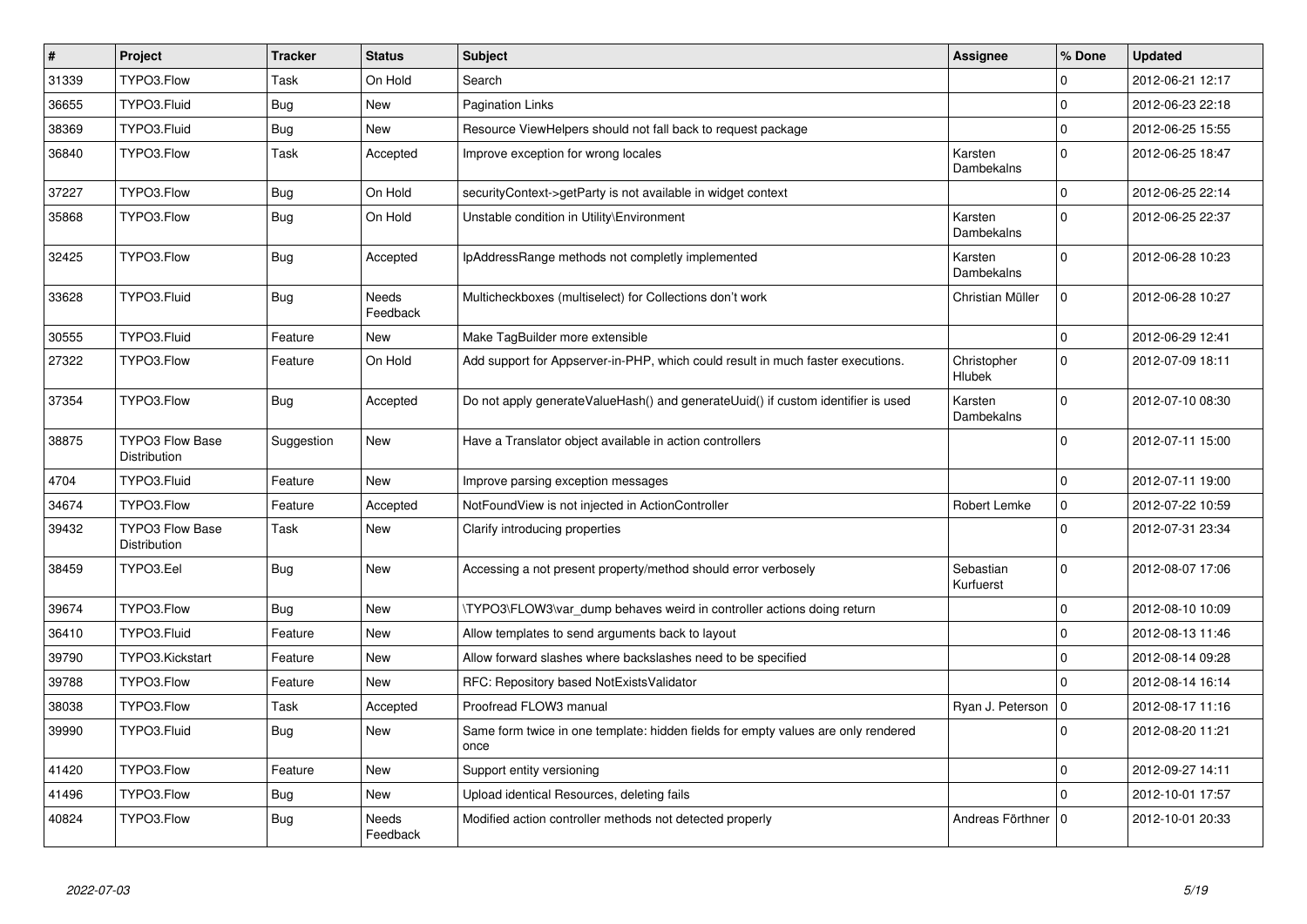| $\sharp$ | Project                                       | <b>Tracker</b> | <b>Status</b>       | <b>Subject</b>                                                                                               | <b>Assignee</b>         | % Done      | <b>Updated</b>   |
|----------|-----------------------------------------------|----------------|---------------------|--------------------------------------------------------------------------------------------------------------|-------------------------|-------------|------------------|
| 41508    | <b>TYPO3 Flow Base</b><br><b>Distribution</b> | Task           | Under Review        | Replace Jasmine by Buster.js                                                                                 |                         | 0           | 2012-10-01 20:58 |
| 41533    | TYPO3.Flow                                    | <b>Bug</b>     | Needs<br>Feedback   | Ignored object-validation in editAction when redirecting back from updateAction                              |                         | 0           | 2012-10-10 09:27 |
| 41832    | TYPO3.Flow                                    | Task           | New                 | Improve error handling for incompatible packages                                                             | Christian Jul<br>Jensen | $\mathbf 0$ | 2012-10-10 14:44 |
| 10472    | TYPO3.Fluid                                   | Feature        | New                 | Fluid Standalone distribution                                                                                |                         | $\mathbf 0$ | 2012-10-16 15:17 |
| 42240    | TYPO3.Eel                                     | Task           | New                 | Make Eel usable outside of TYPO3 Flow                                                                        |                         | $\Omega$    | 2012-10-21 12:32 |
| 5442     | TYPO3.Flow                                    | Feature        | New                 | Destroy session / logout user on deleting an account                                                         | Andreas Förthner        | l O         | 2012-10-25 08:46 |
| 37473    | TYPO3.Flow                                    | <b>Bug</b>     | New                 | Subsequent Exceptions related to Doctrine Entity Manager makes it snap shut                                  |                         | 0           | 2012-10-25 10:29 |
| 35720    | TYPO3.Flow                                    | Bug            | New                 | Access denied Exception for widget links to actions with a policy                                            |                         | $\Omega$    | 2012-10-25 14:08 |
| 40410    | TYPO3.Flow                                    | <b>Bug</b>     | Needs<br>Feedback   | Exception when using Apc, Memcached of Redis cache backend for reflection status<br>and object configuration | Karsten<br>Dambekalns   | $\Omega$    | 2012-10-25 15:56 |
| 42397    | TYPO3.Fluid                                   | Feature        | New                 | Missing viewhelper for general links                                                                         |                         | 0           | 2012-10-25 19:20 |
| 42407    | <b>TYPO3 Flow Base</b><br>Distribution        | Story          | New                 | Asset Management                                                                                             |                         | $\Omega$    | 2012-10-26 09:02 |
| 42743    | TYPO3.Fluid                                   | Task           | New                 | Remove inline style for hidden form fields                                                                   |                         | 0           | 2012-11-06 23:09 |
| 41414    | TYPO3.Flow                                    | Task           | Needs<br>Feedback   | Check packageKey naming / file structure below Packages/Vendor                                               |                         | $\Omega$    | 2012-11-07 11:39 |
| 13559    | TYPO3.Flow                                    | <b>Bug</b>     | Accepted            | ObjectSerializer failes with persistent objects within arrays                                                | Karsten<br>Dambekalns   | $\Omega$    | 2012-11-08 09:39 |
| 42888    | TYPO3.Flow                                    | <b>Bug</b>     | Needs<br>Feedback   | ResourceManager chokes on non existing files                                                                 |                         | 0           | 2012-11-12 18:02 |
| 43072    | TYPO3.Fluid                                   | Task           | New                 | Remove TOKENS for adding templates fallback in Backporter                                                    |                         | $\mathbf 0$ | 2012-11-18 14:20 |
| 43071    | TYPO3.Fluid                                   | Task           | New                 | Remove TOKENS for adding fallback teplates in B                                                              |                         | $\Omega$    | 2012-11-18 14:22 |
| 3291     | TYPO3.Fluid                                   | Feature        | Needs<br>Feedback   | Cacheable viewhelpers                                                                                        |                         | 0           | 2012-11-29 17:00 |
| 43572    | TYPO3.Flow                                    | Feature        | New                 | Uri should support manipulation of query arguments                                                           |                         | $\mathbf 0$ | 2012-12-04 09:55 |
| 28399    | TYPO3.Flow                                    | Feature        | Needs<br>Feedback   | Validation message and code should be configurable for bundled validators                                    |                         | $\Omega$    | 2012-12-10 15:52 |
| 43841    | TYPO3.Flow                                    | Feature        | New                 | Add package support to validation errors                                                                     |                         | $\mathbf 0$ | 2012-12-10 16:20 |
| 39088    | TYPO3.Flow                                    | Feature        | New                 | Add a sgnalslot before compilation                                                                           |                         | $\mathsf 0$ | 2012-12-11 10:30 |
| 42550    | TYPO3.Flow                                    | Task           | <b>Under Review</b> | Add top-level .htaccess to block everything but Web                                                          | Karsten<br>Dambekalns   | $\mathbf 0$ | 2012-12-11 22:43 |
| 38216    | TYPO3.Flow                                    | <b>Bug</b>     | Needs<br>Feedback   | Static method calls in reflected classes refer to _Original class                                            |                         | $\mathbf 0$ | 2012-12-13 12:35 |
| 39699    | TYPO3.Flow                                    | Bug            | Accepted            | SQL DDL for TYPO3\FLOW3\Cache\Backend\PdoBackend                                                             | Karsten<br>Dambekalns   | $\mathbf 0$ | 2012-12-13 12:35 |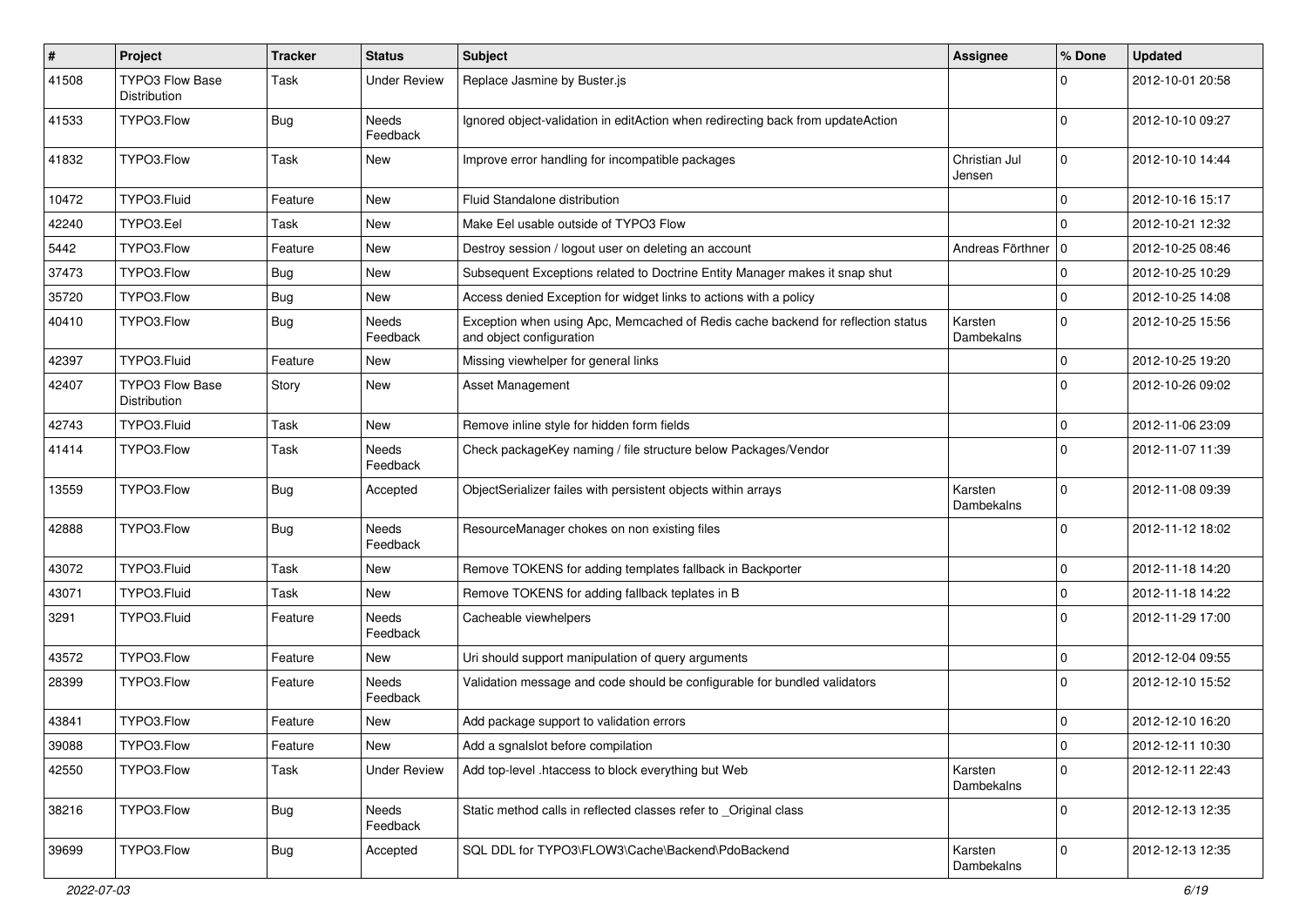| $\vert$ # | Project                                | <b>Tracker</b> | <b>Status</b>       | Subject                                                                               | <b>Assignee</b>        | % Done              | <b>Updated</b>   |
|-----------|----------------------------------------|----------------|---------------------|---------------------------------------------------------------------------------------|------------------------|---------------------|------------------|
| 41148     | TYPO3.Flow                             | Bug            | New                 | Converting of ValueObjects                                                            |                        | 0                   | 2012-12-13 12:35 |
| 40283     | TYPO3.Flow                             | Bug            | New                 | New constructor in grandparent class not called                                       |                        | $\mathbf 0$         | 2012-12-13 12:35 |
| 42606     | TYPO3.Flow                             | Bug            | New                 | Content Security with nested objects                                                  |                        | $\mathbf 0$         | 2012-12-13 12:35 |
| 43947     | TYPO3.Flow                             | <b>Bug</b>     | New                 | Redirect to login after Session timeout                                               |                        | $\mathbf 0$         | 2012-12-13 12:35 |
| 43993     | TYPO3.Flow                             | Task           | New                 | Warn when no migrations are found at all during doctrine: migrate                     |                        | 0                   | 2012-12-14 09:30 |
| 39414     | TYPO3.Flow                             | Bug            | New                 | <b>Security Documentation</b>                                                         |                        | 0                   | 2012-12-15 21:41 |
| 44078     | TYPO3 Flow Base<br>Distribution        | Task           | New                 | Probably false behavior in symlinked environment                                      |                        | $\Omega$            | 2012-12-18 13:17 |
| 43930     | TYPO3.Flow                             | Task           | Needs<br>Feedback   | Remove canRender() completely?!                                                       | Sebastian<br>Kurfuerst | $\mathbf 0$         | 2012-12-18 15:09 |
| 43967     | TYPO3.Flow                             | Bug            | New                 | Error in evaluating orphanRemoval in Flow Annotation driver                           |                        | $\mathbf 0$         | 2013-01-03 11:00 |
| 44244     | TYPO3.Flow                             | Bug            | New                 | defaultOrderings aren't applied on related objects                                    |                        | $\mathbf 0$         | 2013-01-09 18:41 |
| 44563     | TYPO3.Flow                             | Feature        | New                 | Logged in users via HTTP Basic always get re-authenticated                            |                        | $\mathbf 0$         | 2013-01-16 11:28 |
| 44542     | TYPO3.Flow                             | Task           | New                 | Mention the risk of requestPatterns regarding foreign package's SecurityContext usage | Adrian Föder           | $\mathbf 0$         | 2013-01-17 18:39 |
| 41029     | TYPO3.Flow                             | Bug            | Accepted            | Method security is also evaluating abstract classes                                   | Karsten<br>Dambekalns  | $\mathbf{0}$        | 2013-01-19 21:55 |
| 30423     | TYPO3.Flow                             | Feature        | New                 | Rendering template of other action without forward                                    |                        | $\mathbf 0$         | 2013-01-21 14:03 |
| 41727     | TYPO3.Flow                             | <b>Bug</b>     | Accepted            | @Flow\Identity and @ORM\InheritanceType("JOINED") can't be used together              | Karsten<br>Dambekalns  | $\mathbf{0}$        | 2013-01-21 17:15 |
| 39936     | TYPO3.Fluid                            | Feature        | New                 | registerTagAttribute should handle default values                                     |                        | $\mathbf 0$         | 2013-01-21 23:29 |
| 34879     | TYPO3.Flow                             | Bug            | Accepted            | Proxied object is not update()able                                                    | Karsten<br>Dambekalns  | $\mathbf 0$         | 2013-01-22 15:17 |
| 44738     | TYPO3.Flow                             | Feature        | New                 | Re-Validation of argument's custom validators                                         |                        | $\mathsf{O}\xspace$ | 2013-01-23 09:19 |
| 44712     | TYPO3.Flow                             | Task           | Accepted            | Decouple Argument-Building in the HTTP-Request-Constructor                            |                        | $\mathbf 0$         | 2013-01-23 11:19 |
| 45103     | TYPO3.Flow                             | Feature        | New                 | Make static resource URI generation available outside of Fluid                        |                        | $\mathbf 0$         | 2013-02-03 13:16 |
| 45153     | TYPO3.Fluid                            | Feature        | New                 | f:be.menus.actionMenuItem - Detection of the current select option is insufficient    |                        | $\mathbf 0$         | 2013-02-04 23:17 |
| 45164     | <b>TYPO3 Flow Base</b><br>Distribution | Feature        | Accepted            | Define syntax for validation rules in YAML                                            | Karsten<br>Dambekalns  | $\mathbf 0$         | 2013-02-05 10:52 |
| 45249     | TYPO3.Flow                             | <b>Bug</b>     | New                 | Update composer project-create command listing                                        |                        | 0                   | 2013-02-07 15:17 |
| 45272     | TYPO3.Flow                             | <b>Bug</b>     | New                 | Related Value Objects get deleted by default cascading                                |                        | $\Omega$            | 2013-02-08 13:50 |
| 45100     | TYPO3.Flow                             | Feature        | <b>Under Review</b> | RequestDispatchingAspect should check if entry point can handle current request       | Christopher<br>Hlubek  | $\mathbf 0$         | 2013-02-08 15:32 |
| 45386     | TYPO3.Flow                             | Bug            | New                 | Package::buildArrayOfClassFiles tries to determine class names from file paths        |                        | 0                   | 2013-02-11 19:54 |
| 45394     | TYPO3.Fluid                            | Task           | New                 | Forwardport Unit test for standalone view                                             |                        | 0                   | 2013-02-11 22:39 |
| 28016     | TYPO3.Flow                             | <b>Bug</b>     | Needs<br>Feedback   | Cascade remove of cleared ArrayCollection                                             | Karsten<br>Dambekalns  | $\mathsf{O}\xspace$ | 2013-02-14 20:46 |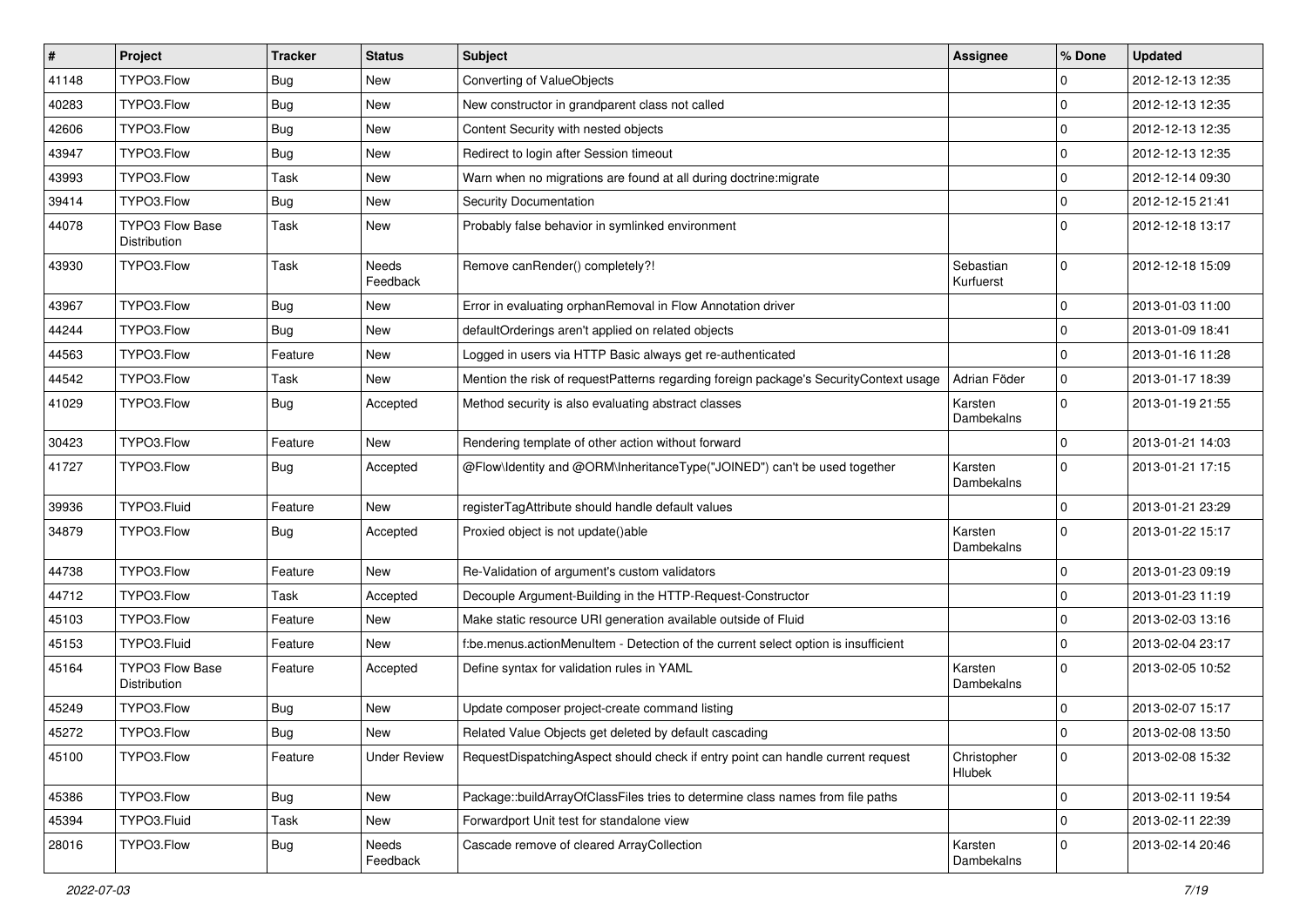| $\pmb{\#}$ | Project                                | <b>Tracker</b> | <b>Status</b>            | <b>Subject</b>                                                                                                               | <b>Assignee</b>       | % Done              | <b>Updated</b>   |
|------------|----------------------------------------|----------------|--------------------------|------------------------------------------------------------------------------------------------------------------------------|-----------------------|---------------------|------------------|
| 26765      | TYPO3.Flow                             | Feature        | Accepted                 | Support class schema features for every reflected class                                                                      | Karsten<br>Dambekalns | $\Omega$            | 2013-02-14 20:47 |
| 45611      | TYPO3.Flow                             | Bug            | New                      | Destruction of session after logout should be configurable                                                                   |                       | 0                   | 2013-02-19 16:41 |
| 3585       | TYPO3.Flow                             | Major Feature  | New                      | Implement support for value objects                                                                                          |                       | $\mathbf 0$         | 2013-02-20 14:45 |
| 45640      | TYPO3.Flow                             | Bug            | New                      | Every relation is set to cascade=all if the related entity is no aggregate root                                              |                       | $\mathbf 0$         | 2013-02-20 15:31 |
| 45669      | TYPO3.Flow                             | <b>Bug</b>     | New                      | PersistentObjectConverter does not convert ValueObjects by identity                                                          |                       | 0                   | 2013-02-20 17:59 |
| 45623      | TYPO3.Flow                             | Bug            | New                      | SQL error when calling TYPO3.Blog Setup controller                                                                           |                       | $\mathbf 0$         | 2013-02-21 12:16 |
| 38222      | TYPO3.Flow                             | Feature        | New                      | Step execution signals with concrete name                                                                                    |                       | 0                   | 2013-02-21 16:39 |
| 46009      | TYPO3.Flow                             | Task           | New                      | Improve error message for missing class in Flow annotation driver                                                            |                       | $\mathsf{O}\xspace$ | 2013-03-04 12:25 |
| 46010      | TYPO3.Flow                             | Bug            | New                      | Generating a DiscriminatorMap with base class in different namespace does not work                                           |                       | $\mathbf 0$         | 2013-03-04 12:30 |
| 46011      | TYPO3.Flow                             | Task           | New                      | Validate annotation with missing type should throw useful error                                                              |                       | $\mathbf{0}$        | 2013-03-04 12:42 |
| 46050      | TYPO3.Flow                             | Feature        | New                      | To decouple log file writing at Logger->logException                                                                         |                       | 0                   | 2013-03-05 21:43 |
| 46066      | TYPO3.Flow                             | Bug            | New                      | Currency formatter uses wrong format for ISO 4217 currency codes                                                             |                       | $\mathbf 0$         | 2013-03-06 16:29 |
| 46073      | TYPO3.Flow                             | Bug            | <b>Under Review</b>      | Scripts::executeCommand must be usable outsite of TYPO3. Flow                                                                |                       | $\mathbf 0$         | 2013-03-06 19:14 |
| 46091      | TYPO3.Fluid                            | Task           | <b>Needs</b><br>Feedback | Show source file name and position on exceptions during parsing                                                              |                       | $\Omega$            | 2013-03-07 11:26 |
| 46097      | TYPO3.Flow                             | <b>Bug</b>     | New                      | Logged in user gets session of an other logged in user                                                                       | Robert Lemke          | $\mathsf{O}\xspace$ | 2013-03-07 12:52 |
| 45253      | TYPO3.Flow                             | Task           | Accepted                 | Throw exception in PointcutMethodNameFilter if given method's argument does not<br>match the actual method signature         | Christian Müller      | $\mathbf 0$         | 2013-03-07 16:33 |
| 46120      | TYPO3.Flow                             | <b>Bug</b>     | New                      | Important step missing in the installation chapter                                                                           |                       | $\mathsf{O}\xspace$ | 2013-03-08 10:23 |
| 46216      | TYPO3.Flow                             | Feature        | New                      | Add wincache cache backend                                                                                                   |                       | $\mathbf 0$         | 2013-03-12 20:55 |
| 46318      | TYPO3.Flow                             | Feature        | New                      | [caching framework] Extend cache interface to handle multiple entries                                                        |                       | $\mathsf{O}\xspace$ | 2013-03-15 12:19 |
| 46371      | TYPO3.Flow                             | Feature        | New                      | Support compilation of static information in proxy classes                                                                   | Christopher<br>Hlubek | $\mathbf 0$         | 2013-03-16 21:26 |
| 46244      | <b>TYPO3 Flow Base</b><br>Distribution | <b>Bug</b>     | <b>Under Review</b>      | Remove call to PHP BINDIR in CoreCommandController                                                                           |                       | $\mathbf 0$         | 2013-03-19 11:39 |
| 46545      | TYPO3.Fluid                            | Feature        | New                      | Better support for arrays in options of SelectViewHelper                                                                     |                       | $\mathbf 0$         | 2013-03-22 13:35 |
| 45345      | TYPO3.Fluid                            | Feature        | Needs<br>Feedback        | Easy to use comments for fluid that won't show in output                                                                     |                       | $\Omega$            | 2013-03-26 20:40 |
| 46210      | TYPO3.Flow                             | Bug            | Needs<br>Feedback        | securityContext->getParty() in the initializeObject() method of a session-Scope object<br>throws exception on second request |                       | 0                   | 2013-03-27 10:44 |
| 29405      | TYPO3.Flow                             | Bug            | New                      | When storing a new entity inside the session, it will be fully serialized instead of just the<br>reference being stored      |                       | $\Omega$            | 2013-04-04 11:34 |
| 38379      | TYPO3.Eel                              | Feature        | New                      | Implement a Eel-ViewHelper                                                                                                   |                       | $\mathbf 0$         | 2013-04-08 11:03 |
| 27088      | TYPO3.Flow                             | Bug            | On Hold                  | initializeObject() is called too early when reconstructing entities                                                          |                       | $\mathbf 0$         | 2013-04-08 17:53 |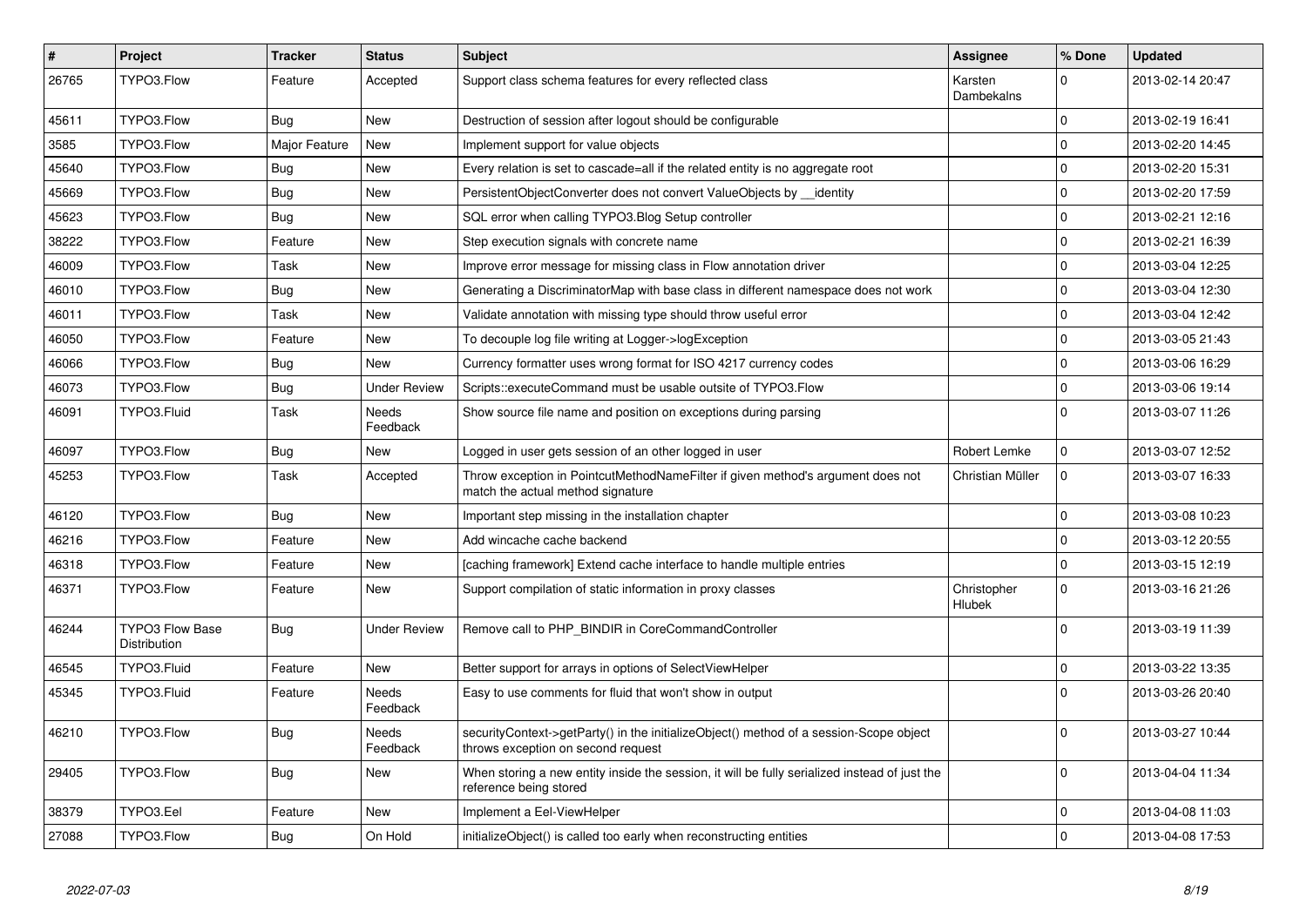| #     | Project                                | <b>Tracker</b> | <b>Status</b>       | Subject                                                                                                                                           | Assignee              | % Done      | <b>Updated</b>   |
|-------|----------------------------------------|----------------|---------------------|---------------------------------------------------------------------------------------------------------------------------------------------------|-----------------------|-------------|------------------|
| 47052 | <b>TYPO3 Flow Base</b><br>Distribution | Bug            | New                 | Clear doctrine caches after migration applied                                                                                                     |                       | $\Omega$    | 2013-04-08 18:30 |
| 47423 | <b>TYPO3 Flow Base</b><br>Distribution | Task           | Under Review        | Decouple TYPO3.Party from Flow                                                                                                                    | Christian Müller      | $\mathbf 0$ | 2013-04-22 09:34 |
| 47601 | <b>TYPO3 Flow Base</b><br>Distribution | Bug            | New                 | Template Path of Submodules contains lowercase Namespace                                                                                          |                       | $\Omega$    | 2013-04-26 14:33 |
| 47637 | <b>TYPO3 Flow Base</b><br>Distribution | Bug            | New                 | Property with @ORM\Column(nullable=true,type="decimal",scale=2) results as type<br>"string" in Collection Objects and not as expected as "double" |                       | $\Omega$    | 2013-04-27 12:14 |
| 47638 | TYPO3 Flow Base<br>Distribution        | Bug            | New                 | Delete a ValueObject by its identity                                                                                                              |                       | $\Omega$    | 2013-04-27 13:14 |
| 47669 | TYPO3.Fluid                            | Task           | New                 | FormViewHelper does not define the default request method                                                                                         |                       | $\mathbf 0$ | 2013-04-28 16:39 |
| 45851 | TYPO3.Flow                             | Feature        | Needs<br>Feedback   | Allow referencing environment variables in Settings.yaml                                                                                          | Adrian Föder          | $\mathbf 0$ | 2013-04-30 14:12 |
| 47818 | TYPO3. Welcome                         | Bug            | New                 | Wrong link on Welcome screen                                                                                                                      |                       | $\mathbf 0$ | 2013-05-02 12:01 |
| 3306  | TYPO3.Flow                             | Feature        | Accepted            | Flush routes cache automatically on class file modifications                                                                                      | Robert Lemke          | $\mathbf 0$ | 2013-05-06 12:34 |
| 46689 | TYPO3.Flow                             | Bug            | New                 | The new ClassLoader swallows Fatal Errors                                                                                                         | <b>Marc Neuhaus</b>   | $\mathbf 0$ | 2013-05-14 09:21 |
| 48296 | TYPO3.Flow                             | Task           | Needs<br>Feedback   | Missing method in ExceptionHandlerInterface                                                                                                       |                       | $\Omega$    | 2013-05-21 11:39 |
| 48093 | TYPO3.Flow                             | Bug            | New                 | AbstractCompositeValidators memory consumption continuously grow                                                                                  |                       | 0           | 2013-05-21 11:49 |
| 47950 | TYPO3.Flow                             | Bug            | New                 | import of remote resources                                                                                                                        |                       | $\mathbf 0$ | 2013-05-21 11:52 |
| 47487 | TYPO3.Flow                             | Bug            | New                 | Functional test classes in package without classes are not compiled                                                                               |                       | 0           | 2013-05-21 12:19 |
| 47331 | TYPO3.Flow                             | Bug            | Accepted            | ObjectManager shutdown with Dependency Injection Proxy causes fatal errors                                                                        |                       | $\mathbf 0$ | 2013-05-21 13:06 |
| 47325 | TYPO3.Flow                             | Bug            | <b>Under Review</b> | ReflectionData and classSchema caches need not be freezable                                                                                       |                       | $\mathbf 0$ | 2013-05-21 13:08 |
| 46716 | TYPO3.Flow                             | Bug            | New                 | Empty class names in Dependencylnjection proxy code when using Caches /<br>Factory-created dependencies                                           |                       | $\Omega$    | 2013-05-21 13:22 |
| 26943 | TYPO3.Flow                             | Feature        | Needs<br>Feedback   | Add i18n support to domain models                                                                                                                 | Karsten<br>Dambekalns | $\Omega$    | 2013-05-21 13:28 |
| 32607 | TYPO3.Flow                             | Feature        | Needs<br>Feedback   | Export localized strings for JS consumption                                                                                                       | Karsten<br>Dambekalns | $\Omega$    | 2013-05-21 13:28 |
| 30890 | TYPO3.Flow                             | Feature        | Accepted            | Developer Toolbar                                                                                                                                 | Christian Müller      | $\mathbf 0$ | 2013-05-21 13:28 |
| 44375 | TYPO3.Flow                             | Task           | Accepted            | Make all persistence reads go through repositories                                                                                                | Karsten<br>Dambekalns | $\Omega$    | 2013-05-21 13:28 |
| 37352 | TYPO3.Flow                             | <b>Bug</b>     | <b>Under Review</b> | generateValueHash() should use getIdentifierByObject()                                                                                            | Karsten<br>Dambekalns | 0           | 2013-05-21 13:28 |
| 37212 | TYPO3.Flow                             | Feature        | Accepted            | Edge Side Includes (ESI)                                                                                                                          | Robert Lemke          | $\mathbf 0$ | 2013-05-21 13:28 |
| 44396 | TYPO3.Flow                             | Task           | Accepted            | Move Doctrine ORM integration onto own namespace                                                                                                  | Karsten<br>Dambekalns | $\mathbf 0$ | 2013-05-21 13:28 |
| 37373 | TYPO3.Flow                             | Feature        | <b>Under Review</b> | Make annotation overrides / "injection" via Objects.yaml possible                                                                                 | Marc Neuhaus          | $\mathbf 0$ | 2013-05-21 13:28 |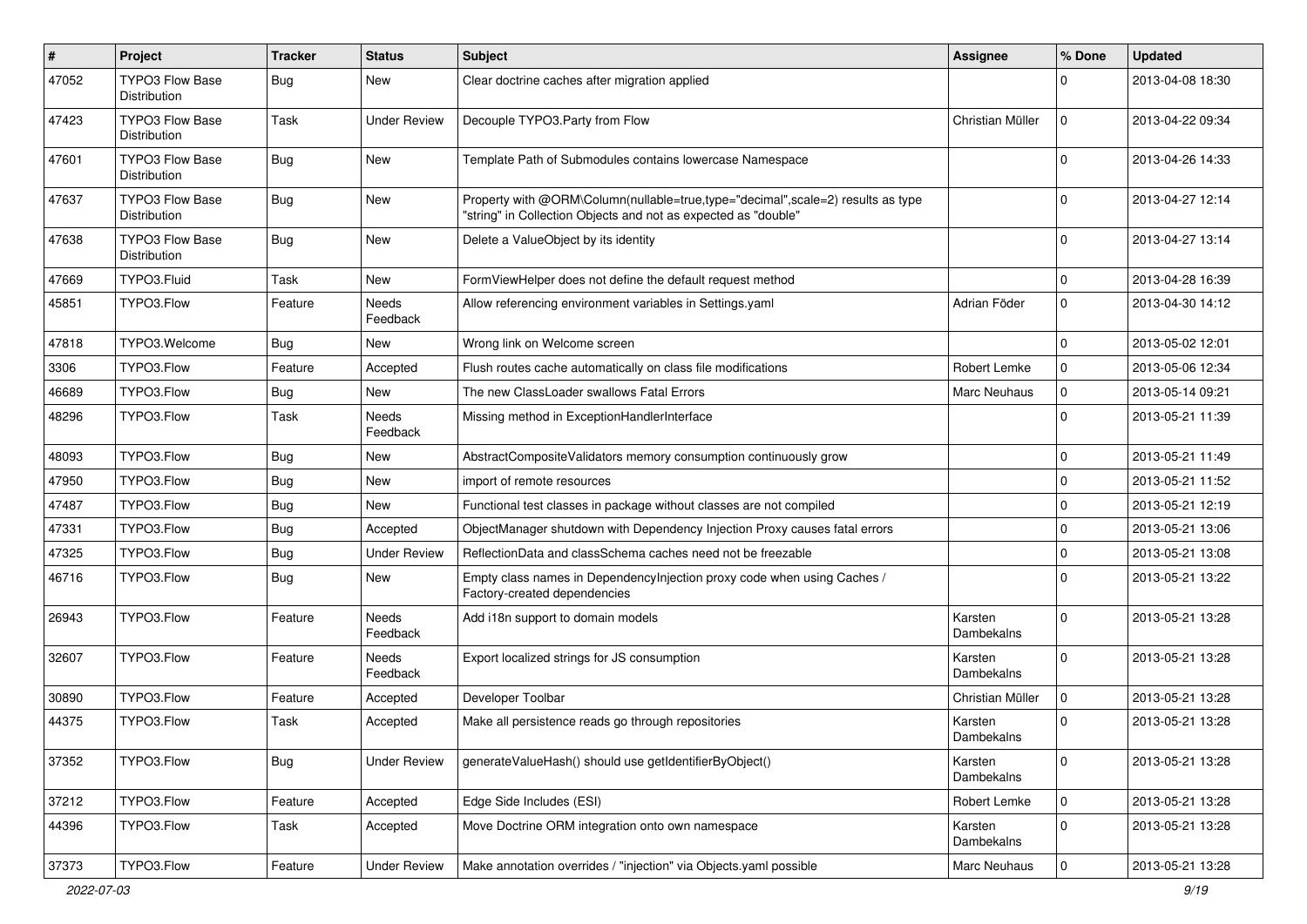| $\pmb{\#}$ | Project     | <b>Tracker</b> | <b>Status</b>     | Subject                                                                                                     | Assignee                | % Done              | <b>Updated</b>   |
|------------|-------------|----------------|-------------------|-------------------------------------------------------------------------------------------------------------|-------------------------|---------------------|------------------|
| 37372      | TYPO3.Flow  | Feature        | Accepted          | Inheritance in ORM should be configured automatically                                                       | Karsten<br>Dambekalns   | $\Omega$            | 2013-05-21 13:28 |
| 38065      | TYPO3.Flow  | Feature        | New               | Implement content security for DQL queries                                                                  | Andreas Förthner   0    |                     | 2013-05-21 13:28 |
| 37885      | TYPO3.Flow  | Feature        | New               | Add CLI to show the object-configuration for a FLOW3 object-name                                            | <b>Martin Ficzel</b>    | $\mathbf 0$         | 2013-05-21 13:28 |
| 40555      | TYPO3.Flow  | Feature        | Accepted          | Missing command arguments parameter in Core\Booting\Scripts::executeCommand()                               | Karsten<br>Dambekalns   | $\Omega$            | 2013-05-21 13:28 |
| 41900      | TYPO3.Flow  | Feature        | Accepted          | Check for duplicate PSR-0 autoload namespaces                                                               | Christian Jul<br>Jensen | $\Omega$            | 2013-05-21 13:28 |
| 41807      | TYPO3.Flow  | Task           | Under Review      | Initialize the eventmanager in the EntityManagerInterface                                                   |                         | $\Omega$            | 2013-05-21 13:28 |
| 39910      | TYPO3.Flow  | Feature        | Accepted          | Ability to query user based on roles                                                                        |                         | $\mathbf 0$         | 2013-05-21 13:28 |
| 39253      | TYPO3.Flow  | Feature        | Accepted          | Remove mirroring mode option and code                                                                       | Karsten<br>Dambekalns   | $\Omega$            | 2013-05-21 13:28 |
| 43192      | TYPO3.Flow  | <b>Bug</b>     | Accepted          | findByIdentifier() for non-persisted objects not working for custom identifier properties                   | Karsten<br>Dambekalns   | $\Omega$            | 2013-05-21 13:28 |
| 46816      | TYPO3.Flow  | Feature        | New               | Add xcache cache backend                                                                                    |                         | $\Omega$            | 2013-05-21 13:28 |
| 45409      | TYPO3.Flow  | Feature        | New               | Support validation of abstract nested properties                                                            |                         | $\mathbf 0$         | 2013-05-21 13:28 |
| 47075      | TYPO3.Flow  | Feature        | New               | Make Exception more meaningful                                                                              |                         | $\Omega$            | 2013-05-21 13:28 |
| 46974      | TYPO3.Flow  | <b>Bug</b>     | Accepted          | Original and Proxy class in one file makes it difficult to reach 100% code coverage for<br>functional tests | Christian Müller        | $\mathbf 0$         | 2013-05-21 13:28 |
| 46910      | TYPO3.Flow  | Feature        | New               | Composer integration - PackageStates.php                                                                    |                         | $\Omega$            | 2013-05-21 13:28 |
| 47273      | TYPO3.Flow  | Feature        | New               | Support mapping properties with differing types for setter and property                                     |                         | $\Omega$            | 2013-05-21 13:28 |
| 47404      | TYPO3.Flow  | Feature        | New               | Add getters and setters methods for introduced properties                                                   |                         | $\Omega$            | 2013-05-21 13:28 |
| 47339      | TYPO3.Flow  | Feature        | Needs<br>Feedback | Allow RequestHandlers to get the current Request injected                                                   | Alexander Berl          | $\mathbf 0$         | 2013-05-21 13:28 |
| 48167      | TYPO3.Flow  | Feature        | Accepted          | Command line account and role browsing                                                                      | Adrian Föder            | $\mathbf 0$         | 2013-05-21 13:28 |
| 47951      | TYPO3.Flow  | Feature        | New               | Warn if persistence stack is not empty at the end of a get-request                                          |                         | $\Omega$            | 2013-05-21 13:28 |
| 32707      | TYPO3.Flow  | Bug            | Accepted          | <b>Bad Bad FileBackend</b>                                                                                  | Karsten<br>Dambekalns   | $\Omega$            | 2013-05-21 13:33 |
| 48430      | TYPO3.Flow  | Bug            | New               | Default validator-messages are not correctly formatted                                                      |                         | $\Omega$            | 2013-05-22 00:36 |
| 48409      | TYPO3.Flow  | Feature        | New               | Introduce new Annotation "Slot" for wiring signal and slots                                                 |                         | $\mathbf 0$         | 2013-05-23 19:02 |
| 48429      | TYPO3.Flow  | <b>Bug</b>     | New               | Remove- and update-actions on repository are not persisted                                                  |                         | 0                   | 2013-05-24 18:44 |
| 48862      | TYPO3.Flow  | Feature        | New               | Possibility to exclude package from file monitoring                                                         |                         | 0                   | 2013-06-05 10:03 |
| 48873      | TYPO3.Flow  | <b>Bug</b>     | New               | Error when calling resourceManager->deleteResource on unpublished Resource                                  |                         | $\mathsf{O}\xspace$ | 2013-06-05 13:46 |
| 33551      | TYPO3.Fluid | <b>Bug</b>     | New               | View helper values break out of a partial scope                                                             | Sebastian<br>Kurfuerst  | $\mathbf 0$         | 2013-06-05 14:41 |
| 48898      | TYPO3.Flow  | Bug            | New               | configuration for roles fails if one of Policy yaml files contain empty "roles array"                       | Christian Müller        | $\mathbf 0$         | 2013-06-05 19:06 |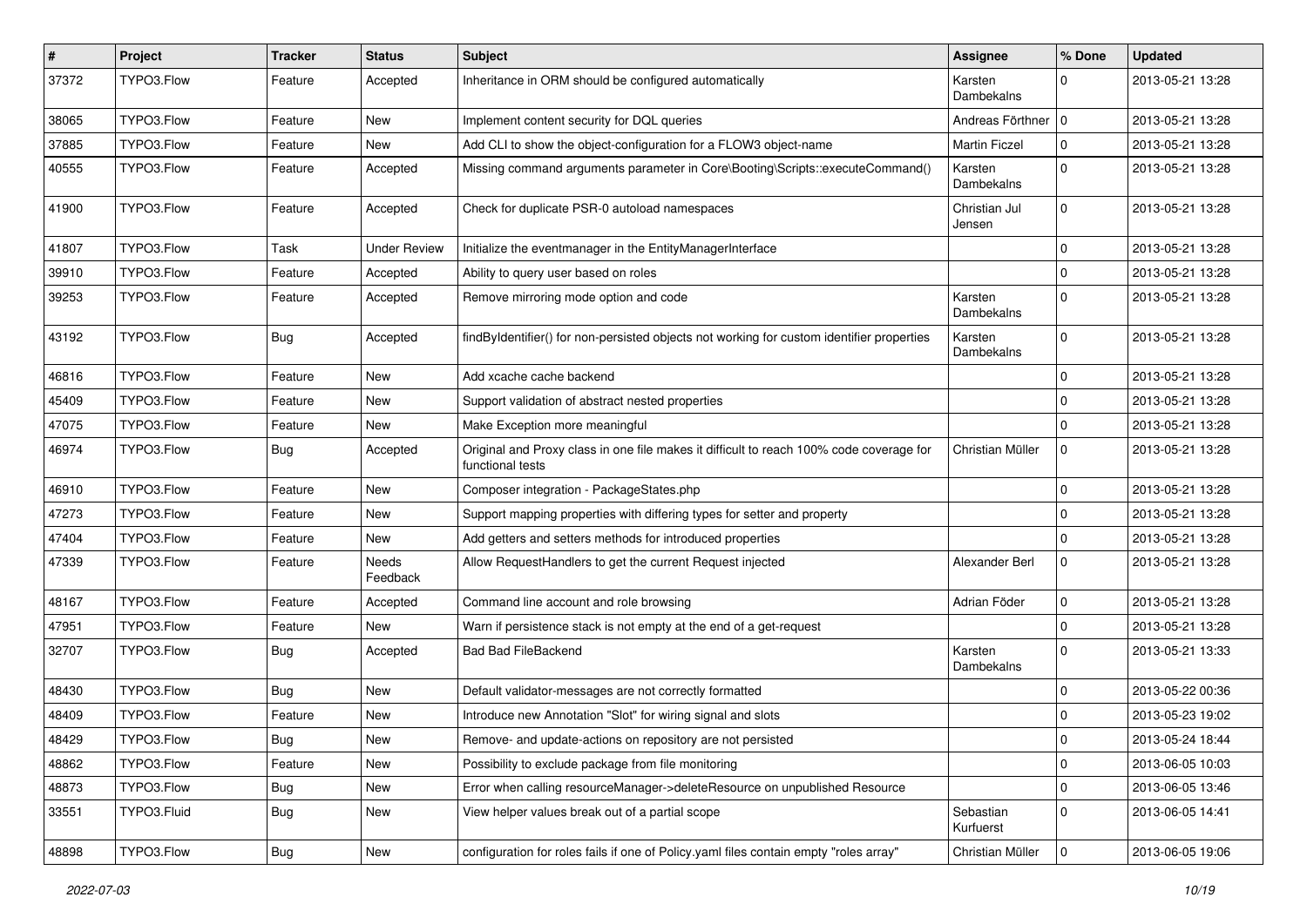| $\vert$ # | Project                                | <b>Tracker</b> | <b>Status</b>            | <b>Subject</b>                                                                                                                         | Assignee              | % Done      | <b>Updated</b>   |
|-----------|----------------------------------------|----------------|--------------------------|----------------------------------------------------------------------------------------------------------------------------------------|-----------------------|-------------|------------------|
| 42408     | <b>TYPO3 Flow Base</b><br>Distribution | Story          | New                      | Locale Detection / Selection                                                                                                           |                       | 0           | 2013-06-11 13:31 |
| 49038     | TYPO3.Fluid                            | Bug            | New                      | form.select does not select the first item if prependOptionValue is used                                                               |                       | $\mathbf 0$ | 2013-06-11 22:11 |
| 49050     | TYPO3.Flow                             | Feature        | New                      | Allow Subqueries in QueryInterface                                                                                                     |                       | 0           | 2013-06-12 10:43 |
| 48657     | TYPO3.Flow                             | Feature        | <b>Under Review</b>      | support HTTP_RANGE                                                                                                                     |                       | $\mathbf 0$ | 2013-06-20 16:19 |
| 49372     | TYPO3.Flow                             | <b>Bug</b>     | New                      | ObjectConverter ignores implemented interface when mapping subtype                                                                     |                       | $\mathbf 0$ | 2013-06-24 09:24 |
| 32106     | TYPO3.Flow                             | Feature        | Accepted                 | Support for Object source in PropertyMapper                                                                                            |                       | $\mathbf 0$ | 2013-06-24 09:59 |
| 49373     | TYPO3.Flow                             | Bug            | New                      | Methods policy with key "Controllers" is ignored                                                                                       |                       | $\mathbf 0$ | 2013-06-24 10:03 |
| 49566     | TYPO3.Flow                             | Bug            | New                      | NULL source values are not handled correctly                                                                                           | Adrian Föder          | 0           | 2013-07-02 08:21 |
| 37302     | TYPO3.Flow                             | <b>Bug</b>     | <b>Needs</b><br>Feedback | NumberValidator                                                                                                                        | Carsten Bleicker      | $\mathbf 0$ | 2013-07-03 08:36 |
| 48355     | TYPO3.Fluid                            | Feature        | New                      | Assign output of viewhelper to template variable for further processing.                                                               |                       | $\mathbf 0$ | 2013-07-06 18:05 |
| 49780     | TYPO3.Flow                             | <b>Bug</b>     | New                      | Roles are not synchronized                                                                                                             |                       | 0           | 2013-07-08 10:11 |
| 49801     | TYPO3.Flow                             | <b>Bug</b>     | New                      | TYPO3\Flow\Security\Exception\AccessDeniedException thrown in file<br>TYPO3 Flow Security Authorization AccessDecisionVoterManager.php |                       | $\mathbf 0$ | 2013-07-09 04:53 |
| 49806     | TYPO3.Flow                             | Task           | Accepted                 | Date formatting should care about the time zone                                                                                        | Adrian Föder          | $\mathbf 0$ | 2013-07-09 10:16 |
| 49039     | TYPO3.Flow                             | Feature        | New                      | RFC: Use PSR-3 logger interface in Flow                                                                                                |                       | 0           | 2013-07-10 15:19 |
| 47429     | TYPO3.Flow                             | Bug            | New                      | Global policy files no longer allowed                                                                                                  |                       | 0           | 2013-07-14 19:20 |
| 50130     | <b>TYPO3 Flow Base</b><br>Distribution | Bug            | Needs<br>Feedback        | Different fallback for php.exe on windows                                                                                              |                       | $\Omega$    | 2013-07-21 21:43 |
| 50262     | TYPO3.Flow                             | Feature        | New                      | Add Keywords to composer Json                                                                                                          |                       | $\mathbf 0$ | 2013-07-21 22:49 |
| 50342     | TYPO3.Flow                             | Bug            | New                      | PropertyMapper: Use of interface method before implementation check                                                                    |                       | $\mathbf 0$ | 2013-07-23 16:42 |
| 50869     | TYPO3.Flow                             | Bug            | New                      | key() invoked on object                                                                                                                |                       | $\mathbf 0$ | 2013-08-07 13:18 |
| 50080     | TYPO3.Flow                             | Bug            | Needs<br>Feedback        | Broken concept for CLI/Web separation                                                                                                  | Karsten<br>Dambekalns | $\mathbf 0$ | 2013-08-13 08:42 |
| 47419     | TYPO3 Flow Base<br>Distribution        | Bug            | New                      | Composer issues                                                                                                                        |                       | $\Omega$    | 2013-08-14 15:34 |
| 45384     | TYPO3.Fluid                            | <b>Bug</b>     | New                      | Persisted entity object in widget-configuration cannot be deserialized (after reload)                                                  |                       | 0           | 2013-08-14 15:35 |
| 46289     | TYPO3.Fluid                            | Bug            | Needs<br>Feedback        | Enable Escaping Interceptor in XML request format                                                                                      |                       | $\Omega$    | 2013-08-14 15:35 |
| 27798     | TYPO3.Flow                             | <b>Bug</b>     | Accepted                 | CSRF protection not working for forms in a plugin                                                                                      |                       | $\mathbf 0$ | 2013-08-14 15:35 |
| 39096     | TYPO3.Flow                             | <b>Bug</b>     | New                      | Unnecessary compile invoked in non production context?                                                                                 |                       | $\mathbf 0$ | 2013-08-14 15:35 |
| 42101     | TYPO3.Flow                             | <b>Bug</b>     | New                      | Proxyclasses are not rebuild in Development context unless cache is empty                                                              |                       | $\mathbf 0$ | 2013-08-14 15:35 |
| 40854     | TYPO3.Flow                             | Task           | New                      | Update security documentation (authentication in 1.2)                                                                                  |                       | $\mathbf 0$ | 2013-08-14 15:35 |
| 43541     | TYPO3.Flow                             | Bug            | New                      | Incomplete classes path detection for PSR-0                                                                                            |                       | $\mathbf 0$ | 2013-08-14 15:35 |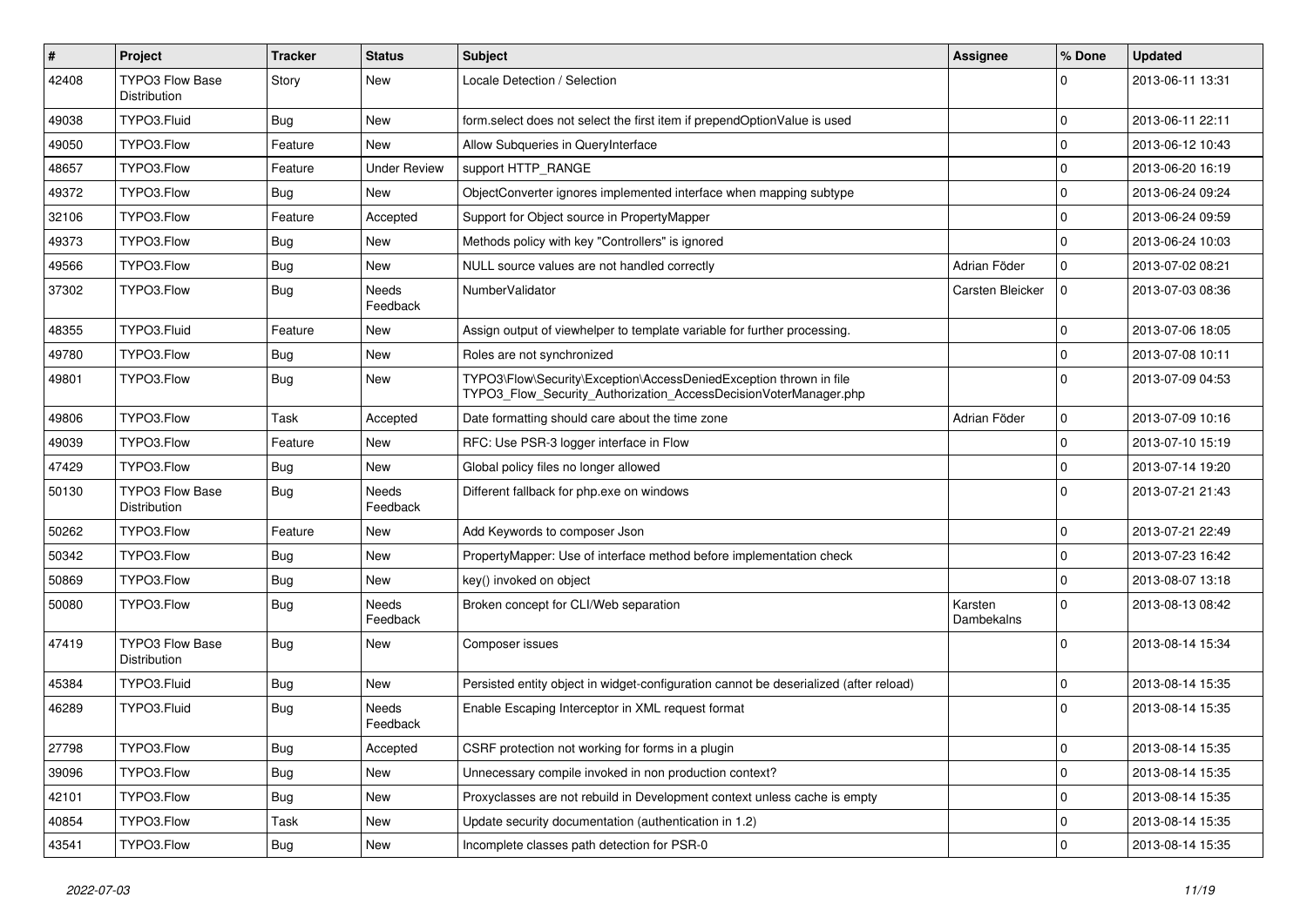| #     | Project     | <b>Tracker</b> | <b>Status</b>       | <b>Subject</b>                                                                                        | Assignee                     | % Done      | <b>Updated</b>   |
|-------|-------------|----------------|---------------------|-------------------------------------------------------------------------------------------------------|------------------------------|-------------|------------------|
| 43190 | TYPO3.Flow  | Bug            | Accepted            | Misleading exception message for incompatible database structure                                      | Karsten<br>Dambekalns        | $\Omega$    | 2013-08-14 15:35 |
| 42465 | TYPO3.Flow  | Task           | New                 | Document i18n settings                                                                                |                              | $\mathbf 0$ | 2013-08-14 15:35 |
| 44185 | TYPO3.Flow  | Bug            | New                 | XML body always need a root node                                                                      |                              | $\Omega$    | 2013-08-14 15:35 |
| 44184 | TYPO3.Flow  | <b>Bug</b>     | New                 | Request arguments are not merged correctly for single object actions                                  |                              | $\Omega$    | 2013-08-14 15:35 |
| 44148 | TYPO3.Flow  | Bug            | New                 | Documentation for executeCommand() needs clarification                                                |                              | $\mathbf 0$ | 2013-08-14 15:35 |
| 45041 | TYPO3.Flow  | <b>Bug</b>     | New                 | Set file permissions doesnt work                                                                      |                              | $\Omega$    | 2013-08-14 15:35 |
| 44361 | TYPO3.Flow  | Bug            | New                 | TYPO3\Flow\I18n\Formatter\DatetimeFormatter - caching DATETIME type                                   |                              | $\mathbf 0$ | 2013-08-14 15:35 |
| 44203 | TYPO3.Flow  | Bug            | Needs<br>Feedback   | Session implementation is still racy                                                                  | <b>Robert Lemke</b>          | $\mathbf 0$ | 2013-08-14 15:35 |
| 44186 | TYPO3.Flow  | Bug            | New                 | Request does not accept custom Content-Type                                                           |                              | $\mathbf 0$ | 2013-08-14 15:35 |
| 46425 | TYPO3.Flow  | Task           | <b>Under Review</b> | DI proxy classes use raw reflection instead of RelfectionService                                      | Christian Müller             | 0           | 2013-08-14 15:35 |
| 47858 | TYPO3.Flow  | <b>Bug</b>     | Needs<br>Feedback   | Remove .htaccess from Composer Installer Essentials                                                   | Christopher<br><b>Hlubek</b> | $\Omega$    | 2013-08-14 15:35 |
| 40998 | TYPO3.Fluid | <b>Bug</b>     | Under Review        | Missing parent request namespaces in form field name prefix                                           | Sebastian<br>Kurfuerst       | $\Omega$    | 2013-08-14 15:39 |
| 36662 | TYPO3.Fluid | <b>Bug</b>     | Needs<br>Feedback   | Checked state isn't always correct when property is collection                                        | Kevin Ulrich<br>Moschallski  | $\Omega$    | 2013-08-14 15:39 |
| 39791 | TYPO3.Flow  | Bug            | New                 | Reflection data of old aspect is not removed                                                          |                              | $\mathbf 0$ | 2013-08-14 15:40 |
| 47859 | TYPO3.Flow  | Task           | Accepted            | Logging: Do not log all decisions in \TYPO3\Flow\Security\Aspect\LoggingAspect                        | Robert Lemke                 | $\mathbf 0$ | 2013-08-14 16:10 |
| 51100 | TYPO3.Fluid | Feature        | New                 | Links with absolute URI should have the option of URI Scheme                                          |                              | $\Omega$    | 2013-08-16 12:06 |
| 50382 | TYPO3.Flow  | Task           | New                 | Impossible to use arguments in CLI that are added by overriding<br>initializeCommandMethodArguments() |                              | $\Omega$    | 2013-08-19 14:32 |
| 35709 | TYPO3.Flow  | Task           | New                 | Implement global Command aliases                                                                      |                              | $\mathbf 0$ | 2013-08-19 14:33 |
| 33069 | TYPO3.Flow  | Task           | New                 | Make command output sparse, implement generic verbose switch                                          |                              | $\mathbf 0$ | 2013-08-19 14:33 |
| 51277 | TYPO3.Fluid | Feature        | New                 | ViewHelper context should be aware of actual file occurrence                                          |                              | $\mathbf 0$ | 2013-08-23 08:43 |
| 51286 | TYPO3.Flow  | Task           | New                 | Custom error views should introduce a controller context somehow                                      |                              | $\mathbf 0$ | 2013-08-23 11:24 |
| 51312 | TYPO3.Flow  | Bug            | New                 | Default php error handler generates warning (when loading<br>TYPO3\Flow\Error\Exception class)        |                              | $\Omega$    | 2013-08-24 16:07 |
| 47456 | TYPO3.Flow  | Feature        | New                 | ManyToOne and OneToOne Relations of Objects passed as Action Argument are<br>loaded automatically     |                              | $\Omega$    | 2013-08-28 15:11 |
| 51530 | TYPO3.Flow  | Task           | <b>New</b>          | Improve speed of Files::readDirectoryRecursively using RecursiveDirectoryIterator?                    |                              | $\mathbf 0$ | 2013-08-29 19:49 |
| 49423 | TYPO3.Flow  | <b>Bug</b>     | New                 | Role name and packageKey are not accessible                                                           |                              | $\mathbf 0$ | 2013-09-05 10:26 |
| 51847 | TYPO3.Flow  | <b>Bug</b>     | New                 | Overiding controller actions with other required parameter sets results in fatal error.               |                              | $\mathbf 0$ | 2013-09-09 10:54 |
| 51972 | TYPO3.Flow  | <b>Bug</b>     | New                 | Joins for every deep property constraint make cartesian selection                                     | Adrian Föder                 | $\mathbf 0$ | 2013-09-13 10:04 |
| 52005 | TYPO3.Flow  | <b>Bug</b>     | New                 | TYPO3\Flow\Error\Exception thrown in file ErrorHandler.php                                            |                              | $\mathbf 0$ | 2013-09-14 14:22 |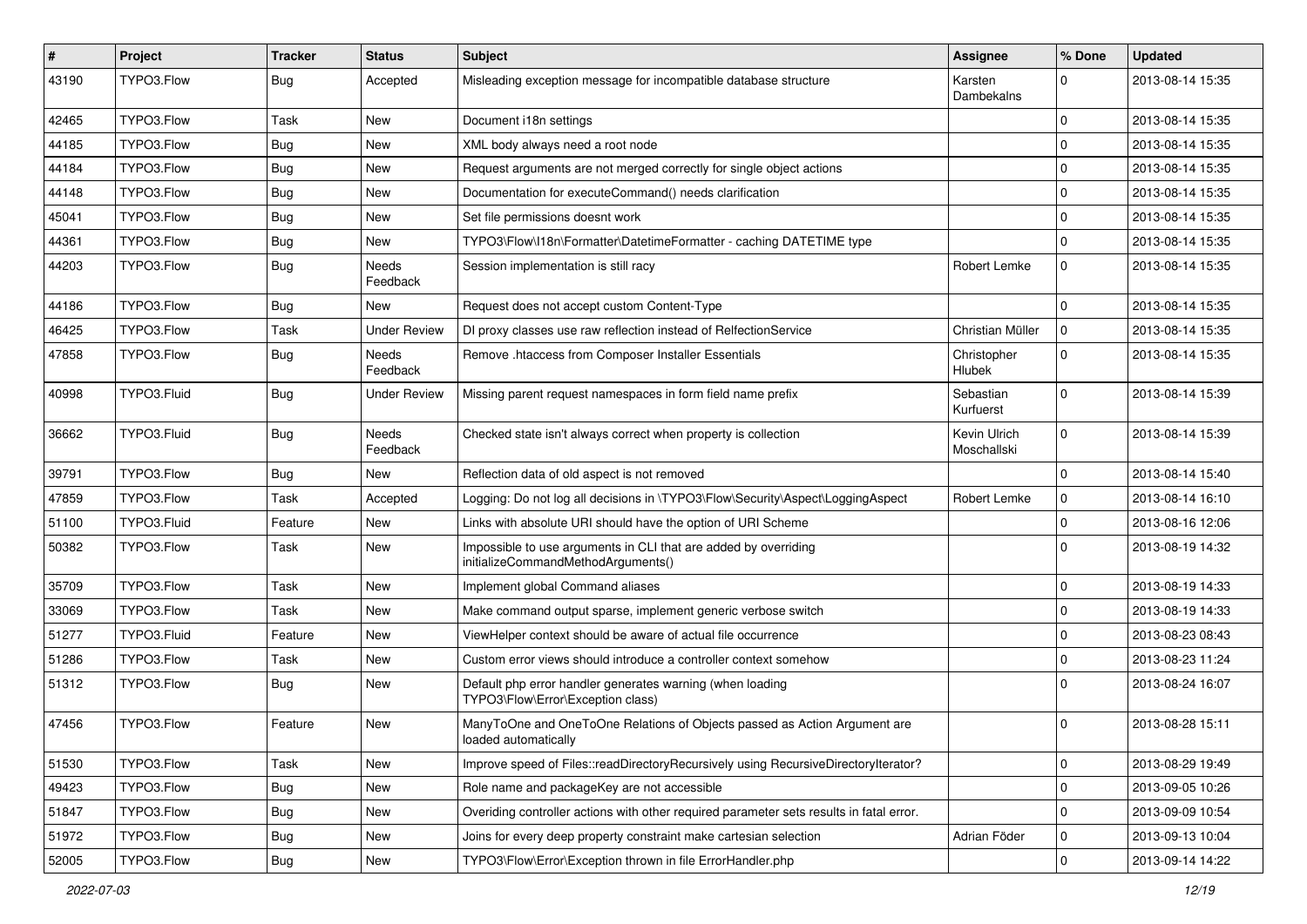| $\sharp$ | Project                                | <b>Tracker</b> | <b>Status</b>       | Subject                                                                                     | <b>Assignee</b>       | % Done       | <b>Updated</b>   |
|----------|----------------------------------------|----------------|---------------------|---------------------------------------------------------------------------------------------|-----------------------|--------------|------------------|
| 51704    | TYPO3.Flow                             | Bug            | New                 | TYPO3\Flow\Error\Exception thrown in file ErrorHandler.php                                  |                       | 0            | 2013-09-17 08:42 |
| 46823    | TYPO3.Flow                             | Task           | Accepted            | Detect APC and APCu correctly                                                               |                       | 0            | 2013-09-18 09:28 |
| 52185    | TYPO3.Flow                             | Bug            | New                 | PositionalArraySorter should detect recursive dependencies                                  |                       | $\Omega$     | 2013-09-23 13:02 |
| 35030    | TYPO3.Flow                             | Feature        | <b>Under Review</b> | Dynamic locale detection                                                                    | Karsten<br>Dambekalns | $\Omega$     | 2013-09-26 18:08 |
| 52419    | TYPO3.Fluid                            | <b>Bug</b>     | New                 | Wrong PHPDocs notation for default value inline f:translate viewhelper                      |                       | $\mathbf 0$  | 2013-10-01 09:10 |
| 52430    | TYPO3.Flow                             | <b>Bug</b>     | New                 | Cannot convert from UUID to auto-increment ID                                               |                       | $\mathbf 0$  | 2013-10-01 15:48 |
| 40081    | TYPO3.Fluid                            | Feature        | New                 | Allow assigned variables as keys in arrays                                                  |                       | $\mathbf 0$  | 2013-10-02 09:38 |
| 29972    | TYPO3.Flow                             | Feature        | <b>Under Review</b> | Configurable Redirects                                                                      | <b>Tim Kandel</b>     | $\mathbf 0$  | 2013-10-02 15:43 |
| 52509    | <b>TYPO3 Flow Base</b><br>Distribution | Bug            | New                 | Child-Object's Identifier get's lost on Form-Submission with Validation Error               |                       | $\Omega$     | 2013-10-03 16:18 |
| 50115    | TYPO3.Flow                             | Feature        | <b>Under Review</b> | During the policy loading, we need to take care if class exist                              | Dominique Feyer   0   |              | 2013-10-04 10:23 |
| 52526    | <b>TYPO3 Flow Base</b><br>Distribution | Bug            | New                 | Unfinished programming of DateTime converter                                                |                       | $\Omega$     | 2013-10-04 10:36 |
| 52280    | TYPO3.Flow                             | Task           | <b>Under Review</b> | Throw Exception if there is an array in PSR-0 autoload                                      |                       | $\mathbf 0$  | 2013-10-05 11:30 |
| 52591    | TYPO3.Fluid                            | Bug            | New                 | The Pagination Widget broken for joined objects                                             |                       | $\mathbf 0$  | 2013-10-07 21:59 |
| 52590    | TYPO3.Flow                             | Feature        | New                 | Provide a way to get the Doctrine QueryBuilder                                              |                       | <sup>0</sup> | 2013-10-11 10:39 |
| 50395    | TYPO3.Flow                             | Bug            | Accepted            | Route cache caches routes for non dispatchable requests                                     | Bastian Waidelich   0 |              | 2013-10-14 12:00 |
| 52014    | TYPO3.Flow                             | <b>Bug</b>     | New                 | Migration makes fields NOT NULL even though not true                                        |                       | 0            | 2013-10-15 18:27 |
| 52909    | TYPO3.Flow                             | Bug            | New                 | Class Loader fallback to non-proxy hides fatal errors                                       |                       | $\mathbf 0$  | 2013-10-17 11:24 |
| 52938    | <b>TYPO3 Flow Base</b><br>Distribution | Bug            | New                 | Resource stream wrapper doesn't work with foreign package                                   |                       | $\Omega$     | 2013-10-18 10:31 |
| 52945    | TYPO3.Flow                             | <b>Bug</b>     | New                 | Excluded classes should only be excluded from reflection but still autoloaded               |                       | $\mathbf 0$  | 2013-10-19 12:52 |
| 51459    | TYPO3.Flow                             | Feature        | New                 | Allow catching of particular exceptions on property mapping                                 |                       | $\mathbf 0$  | 2013-10-22 13:44 |
| 53189    | TYPO3.Flow                             | Bug            | New                 | Blog tutorial no longer works                                                               | <b>Philipp Maier</b>  | $\mathbf 0$  | 2013-10-29 09:50 |
| 53224    | TYPO3.Flow                             | Bug            | <b>New</b>          | Constructor in subclass breaks call chain leading to missing identifier / uuid              |                       | $\Omega$     | 2013-10-30 12:06 |
| 2817     | TYPO3.Flow                             | Feature        | Needs<br>Feedback   | Provide safeguard for preventing multiple submits of a form                                 |                       | 0            | 2013-10-31 13:38 |
| 53262    | TYPO3.Flow                             | <b>Bug</b>     | New                 | FileBakend have some race condition                                                         | Dominique Feyer   0   |              | 2013-11-01 10:48 |
| 53350    | TYPO3.Flow                             | <b>Bug</b>     | Accepted            | Trying to create a Link in an Template in CLI Context should provide a helpful<br>exception | Bastian Waidelich 0   |              | 2013-11-05 15:00 |
| 7608     | TYPO3.Fluid                            | Feature        | New                 | Configurable shorthand/object accessor delimiters                                           |                       | $\mathbf 0$  | 2013-11-07 14:08 |
| 33587    | TYPO3.Flow                             | Feature        | New                 | Automatically remove unused Resources                                                       |                       | $\mathbf 0$  | 2013-11-11 18:21 |
| 53533    | TYPO3.Flow                             | <b>Bug</b>     | New                 | Class reflection assumes reverse PSR-0, can lead to fail in autoloader                      |                       | $\mathbf 0$  | 2013-11-11 21:05 |
| 3728     | TYPO3.Flow                             | Feature        | New                 | Support arrays of objects as controller arguments                                           |                       | $\pmb{0}$    | 2013-11-16 17:34 |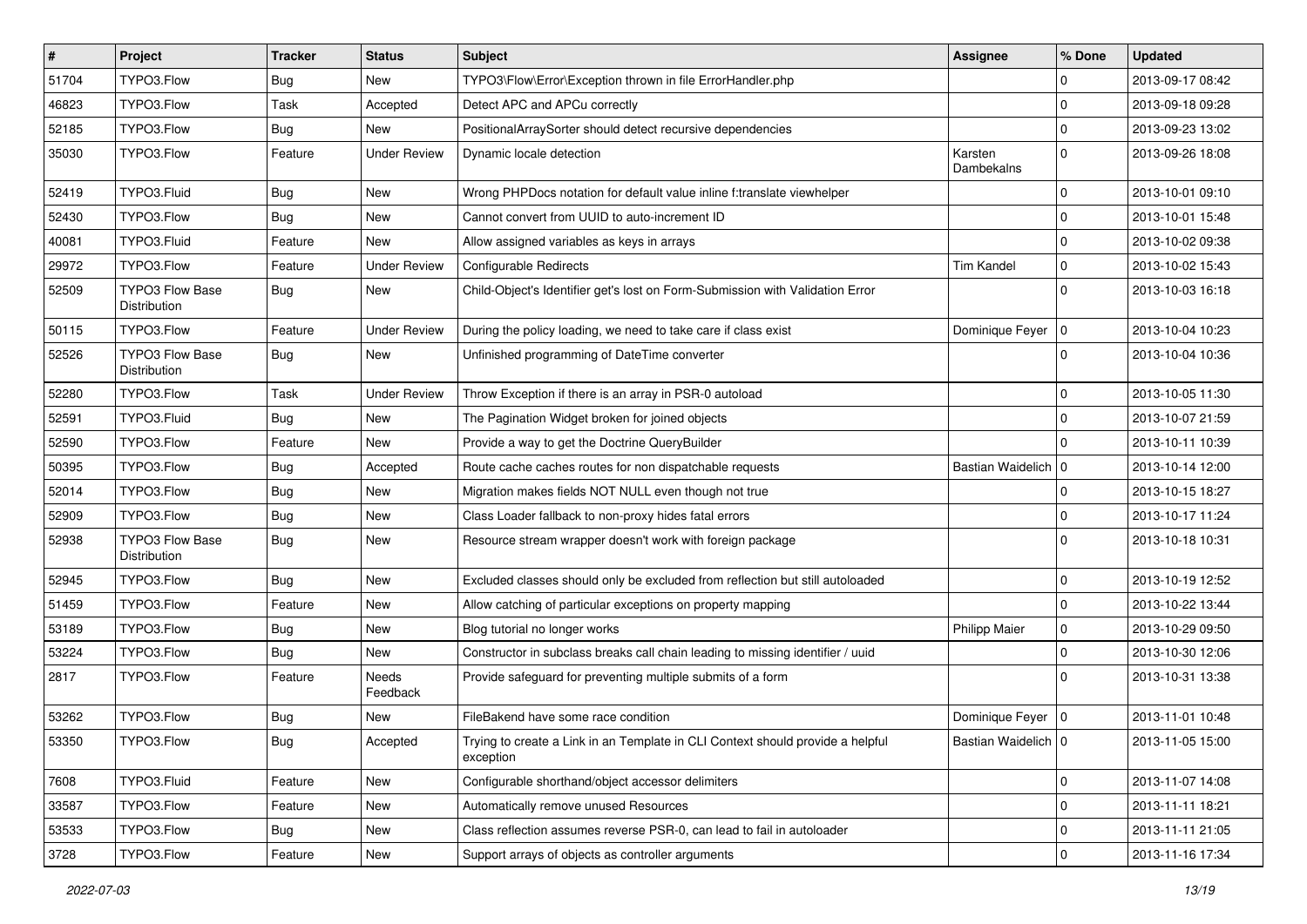| $\sharp$ | Project                                       | <b>Tracker</b> | <b>Status</b>       | Subject                                                                                                | Assignee               | % Done      | <b>Updated</b>   |
|----------|-----------------------------------------------|----------------|---------------------|--------------------------------------------------------------------------------------------------------|------------------------|-------------|------------------|
| 50255    | <b>TYPO3 Flow Base</b><br>Distribution        | Bug            | New                 | Different collations runnig migrate/update                                                             |                        | 0           | 2013-11-16 23:05 |
| 53790    | <b>TYPO3 Flow Base</b><br>Distribution        | Bug            | New                 | Translation handling in Flashmessages is inconsistent to Validation errors                             |                        | $\mathbf 0$ | 2013-11-20 10:46 |
| 34682    | TYPO3.Fluid                                   | Bug            | <b>Under Review</b> | Radio Button missing checked on validation error                                                       |                        | $\mathbf 0$ | 2013-11-20 20:58 |
| 36715    | TYPO3.Flow                                    | Feature        | Accepted            | Make simultaneous use of multiple persistence backends possible                                        | Karsten<br>Dambekalns  | $\mathbf 0$ | 2013-11-20 21:17 |
| 5636     | TYPO3.Fluid                                   | Task           | <b>Under Review</b> | Form_RadioViewHelper and CheckBoxViewHelper miss check for existing object<br>before it is accessed.   |                        | 0           | 2013-11-22 17:14 |
| 44314    | TYPO3.Flow                                    | Task           | Accepted            | slightly file permissions for /Configuration/* and /Data/Persistent/EncryptionKey                      | Karsten<br>Dambekalns  | $\Omega$    | 2013-11-25 14:21 |
| 43621    | TYPO3.Flow                                    | Bug            | <b>Under Review</b> | Composer installer overwrites Settings.yaml.example                                                    | Karsten<br>Dambekalns  | $\Omega$    | 2013-11-26 19:12 |
| 37292    | TYPO3.Flow                                    | Bug            | <b>Under Review</b> | PropertyMappingConfiguration::mapUnknownProperties is not passed down to<br>Subconfiguration           | Sebastian<br>Kurfuerst | $\mathbf 0$ | 2013-11-26 20:21 |
| 53180    | <b>TYPO3 Flow Base</b><br>Distribution        | <b>Bug</b>     | New                 | InjectSettings doesnt work on inheritance (Level 2)                                                    |                        | $\Omega$    | 2013-11-26 21:46 |
| 53961    | <b>TYPO3 Flow Base</b><br><b>Distribution</b> | Bug            | New                 | Composer installer scripts create a .Packages folder                                                   |                        | $\Omega$    | 2013-11-28 13:06 |
| 54146    | TYPO3.Flow                                    | Bug            | New                 | Different sorting of arguments in ACL Patterns doesnt work                                             | Christian Müller       | $\mathbf 0$ | 2013-12-02 19:23 |
| 35388    | TYPO3.Flow                                    | Feature        | New                 | Use the current package as default for translations within controllers                                 |                        | $\mathbf 0$ | 2013-12-03 23:12 |
| 49600    | TYPO3.Fluid                                   | Bug            | New                 | f:form tag shown as a HTML on frontend                                                                 |                        | $\mathbf 0$ | 2013-12-04 13:04 |
| 51188    | TYPO3.Flow                                    | <b>Bug</b>     | New                 | Doctrine does not respect AOP-injected properties                                                      |                        | 0           | 2013-12-07 11:13 |
| 27045    | TYPO3.Flow                                    | Bug            | New                 | Introduced properties are not available in the reflection service during a compile run                 |                        | $\mathbf 0$ | 2013-12-07 11:14 |
| 54284    | TYPO3.Fluid                                   | Bug            | New                 | Default Option for Switch/Case VH                                                                      |                        | 0           | 2013-12-08 14:28 |
| 9968     | TYPO3.Flow                                    | Feature        | New                 | Promote security publishing configuration automatically when persisting models                         | Andreas Förthner       | $\mathbf 0$ | 2013-12-09 22:03 |
| 51120    | TYPO3.Flow                                    | Bug            | New                 | \TYPO3\Flow\Core\Booting::buildSubprocessCommand - wrong command if passed<br>more than one parameters |                        | $\Omega$    | 2013-12-11 16:33 |
| 54373    | TYPO3 Flow Base<br>Distribution               | Task           | New                 | Rename Arrays::removeEmptyElementsRecursively to<br>removeNullElementsRecursively                      |                        | 0           | 2013-12-13 09:35 |
| 54403    | <b>TYPO3 Flow Base</b><br>Distribution        | <b>Bug</b>     | New                 | Resources remade when parent record updated                                                            |                        | 0           | 2013-12-13 22:39 |
| 43346    | TYPO3.Fluid                                   | Feature        | <b>Under Review</b> | Allow property mapping configuration via template                                                      | Karsten<br>Dambekalns  | $\mathbf 0$ | 2013-12-16 10:14 |
| 53971    | TYPO3.Kickstart                               | Feature        | New                 | Login functionality                                                                                    |                        | $\mathbf 0$ | 2013-12-16 10:39 |
| 54549    | TYPO3.Flow                                    | Bug            | New                 | PackageManager::createPackage is incompatible to PackageManagerInterface                               |                        | $\mathbf 0$ | 2013-12-21 14:42 |
| 54589    | TYPO3.Flow                                    | Bug            | New                 | Role parent is not removed from roles MM table                                                         |                        | 0           | 2013-12-24 15:32 |
| 44123    | TYPO3.Flow                                    | Feature        | New                 | Make the "Flow requires the PHP setting "date.timezone"" error more beautiful                          |                        | $\mathbf 0$ | 2013-12-25 01:55 |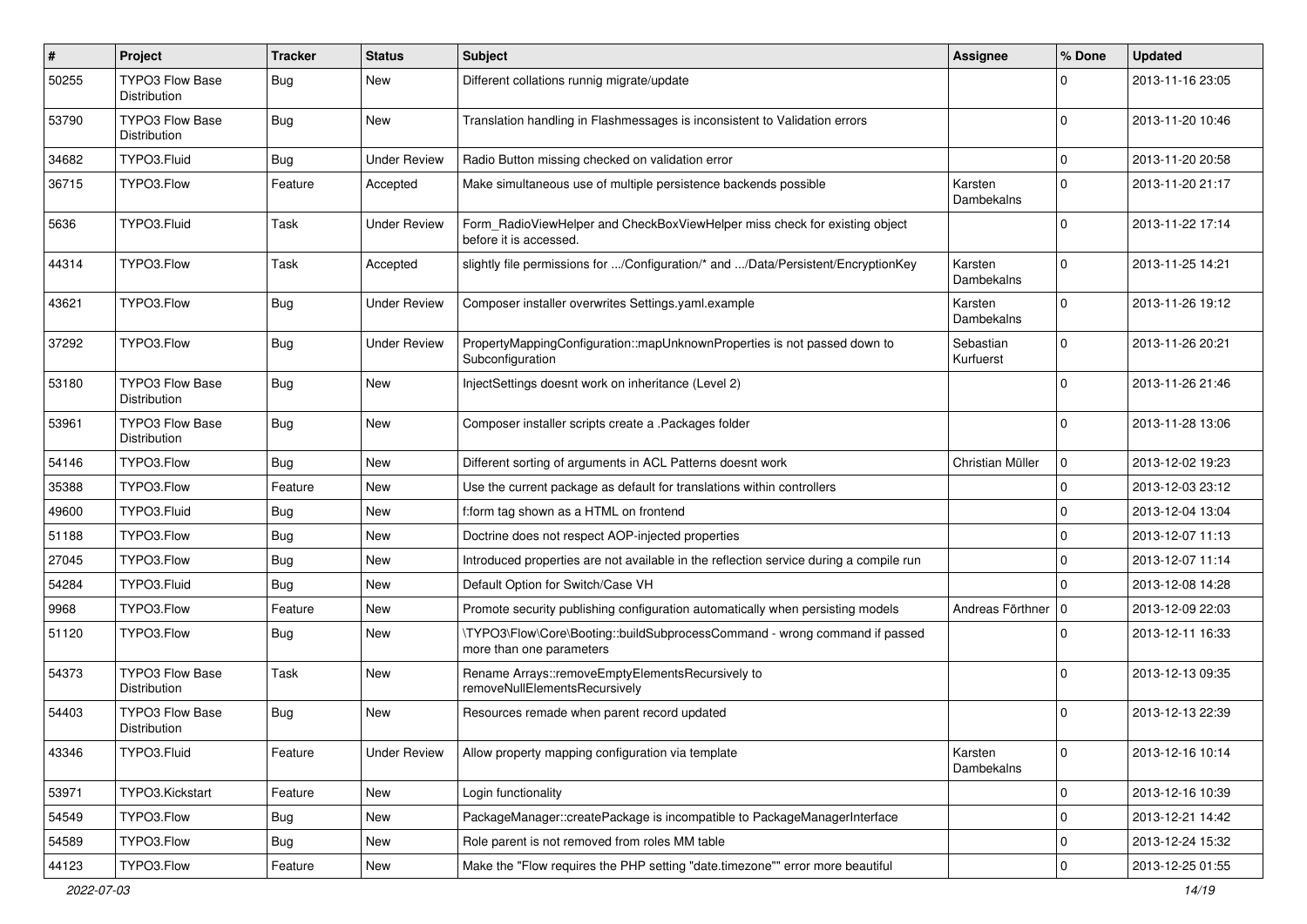| #     | Project                                | <b>Tracker</b> | <b>Status</b>       | <b>Subject</b>                                                                                                       | <b>Assignee</b>       | % Done      | <b>Updated</b>   |
|-------|----------------------------------------|----------------|---------------------|----------------------------------------------------------------------------------------------------------------------|-----------------------|-------------|------------------|
| 54593 | TYPO3 Flow Base<br>Distribution        | Bug            | New                 | ini_get return value has changed for $PHP \ge 5.3.0 \rightarrow$ changed check-implementation<br>needed!             |                       | 0           | 2013-12-25 02:48 |
| 49025 | TYPO3.Flow                             | Task           | <b>Under Review</b> | Dynamic locale detection / determination                                                                             | Adrian Föder          | $\mathbf 0$ | 2013-12-28 10:48 |
| 54458 | TYPO3.Flow                             | <b>Bug</b>     | New                 | Missing Version Number in packages                                                                                   |                       | 0           | 2013-12-28 18:13 |
| 53851 | TYPO3.Flow                             | Bug            | New                 | TYPO3\Flow\Core\Booting\Exception\SubProcessException thrown in file Scripts.php                                     |                       | 0           | 2014-01-01 00:00 |
| 53620 | TYPO3.Flow                             | Bug            | New                 | Move Classes/TYPO3/Flow/Composer to own Package                                                                      |                       | 0           | 2014-01-01 16:02 |
| 54451 | TYPO3.Flow                             | Bug            | New                 | No functionality at Apache environments with suexec                                                                  |                       | $\mathbf 0$ | 2014-01-01 18:22 |
| 55008 | TYPO3.Fluid                            | <b>Bug</b>     | <b>Under Review</b> | Interceptors should be used in Partials                                                                              | Christian Müller      | 0           | 2014-01-15 08:44 |
| 54446 | TYPO3.Flow                             | Bug            | New                 | Cache filebackend 'include_once'                                                                                     |                       | $\mathbf 0$ | 2014-01-29 15:22 |
| 51489 | TYPO3.Flow                             | <b>Bug</b>     | New                 | Doctrine\Common\Annotations\AnnotationException thrown in file<br>AnnotationException.php                            |                       | 0           | 2014-02-06 10:20 |
| 54381 | TYPO3.Flow                             | Bug            | New                 | TYPO3\Flow\Core\Booting\Exception\SubProcessException thrown in file Scripts.php                                     |                       | 0           | 2014-02-06 11:14 |
| 55719 | TYPO3.Flow                             | Feature        | New                 | Support additional Resource Folders                                                                                  |                       | 0           | 2014-02-06 11:38 |
| 55831 | TYPO3.Flow                             | Feature        | New                 | Different scenarios for session settings                                                                             |                       | $\mathbf 0$ | 2014-02-10 11:21 |
| 54744 | TYPO3.Flow                             | Bug            | New                 | System.log contains many NOTICE Flow The argument "workspace" declared in<br>pointcut does not exist in method TYPO3 |                       | $\Omega$    | 2014-02-12 09:07 |
| 55937 | TYPO3.Flow                             | Bug            | New                 | FlashMessage queue is lost                                                                                           |                       | $\mathbf 0$ | 2014-02-12 17:03 |
| 55958 | TYPO3.Flow                             | Task           | New                 | RFC: Use PHP 5.4 closure features for direct ObjectAccess                                                            |                       | 0           | 2014-02-13 14:30 |
| 47236 | TYPO3.Flow                             | Bug            | Needs<br>Feedback   | Error at offset 6279 of 6338                                                                                         |                       | $\Omega$    | 2014-02-14 09:35 |
| 54195 | TYPO3.Fluid                            | Task           | New                 | Rename and move FormViewHelper's errorClass value, currently 'f3-form-error'                                         | Adrian Föder          | $\mathbf 0$ | 2014-02-15 12:19 |
| 45917 | TYPO3.Flow                             | Bug            | New                 | RoutePartHandler transliteration must be improved                                                                    |                       | 0           | 2014-02-17 09:13 |
| 56074 | <b>TYPO3 Flow Base</b><br>Distribution | Bug            | New                 | Parse errors cause meaningless Flow exception messages.                                                              | Adrian Föder          | $\mathbf 0$ | 2014-02-18 14:14 |
| 34134 | TYPO3.Flow                             | Bug            | Needs<br>Feedback   | PropertyMapper throws unnecessary exception                                                                          | Christian Müller      | $\mathbf 0$ | 2014-02-19 10:14 |
| 56107 | TYPO3.Flow                             | Bug            | New                 | Property mapping configuration only supports one wildcard at a time                                                  |                       | 0           | 2014-02-19 10:33 |
| 50901 | TYPO3.Flow                             | Feature        | New                 | @IgnoreValidation also for class fields                                                                              |                       | 0           | 2014-02-21 10:01 |
| 33258 | TYPO3.Flow                             | Major Feature  | Accepted            | Implement support for Assetic                                                                                        |                       | 0           | 2014-02-24 08:05 |
| 56237 | TYPO3.Fluid                            | Task           | New                 | in-line (Condition) ViewHelpers should not evaluate on parsing                                                       |                       | $\Omega$    | 2014-02-24 13:47 |
| 31500 | TYPO3.Flow                             | <b>Bug</b>     | <b>Under Review</b> | Argument validation for CLI requests is not done                                                                     | Karsten<br>Dambekalns | $\mathbf 0$ | 2014-02-24 14:00 |
| 55957 | TYPO3.Flow                             | Task           | New                 | RFC: Optimize AOP proxies                                                                                            |                       | 0           | 2014-02-28 14:44 |
| 56036 | TYPO3.Flow                             | Feature        | New                 | Optimize autoloading                                                                                                 |                       | $\mathbf 0$ | 2014-03-03 11:15 |
| 3305  | TYPO3.Flow                             | Feature        | Accepted            | Unmodified objects retrieved from a repository should not be validated in the controller                             | Robert Lemke          | 0           | 2014-03-04 14:51 |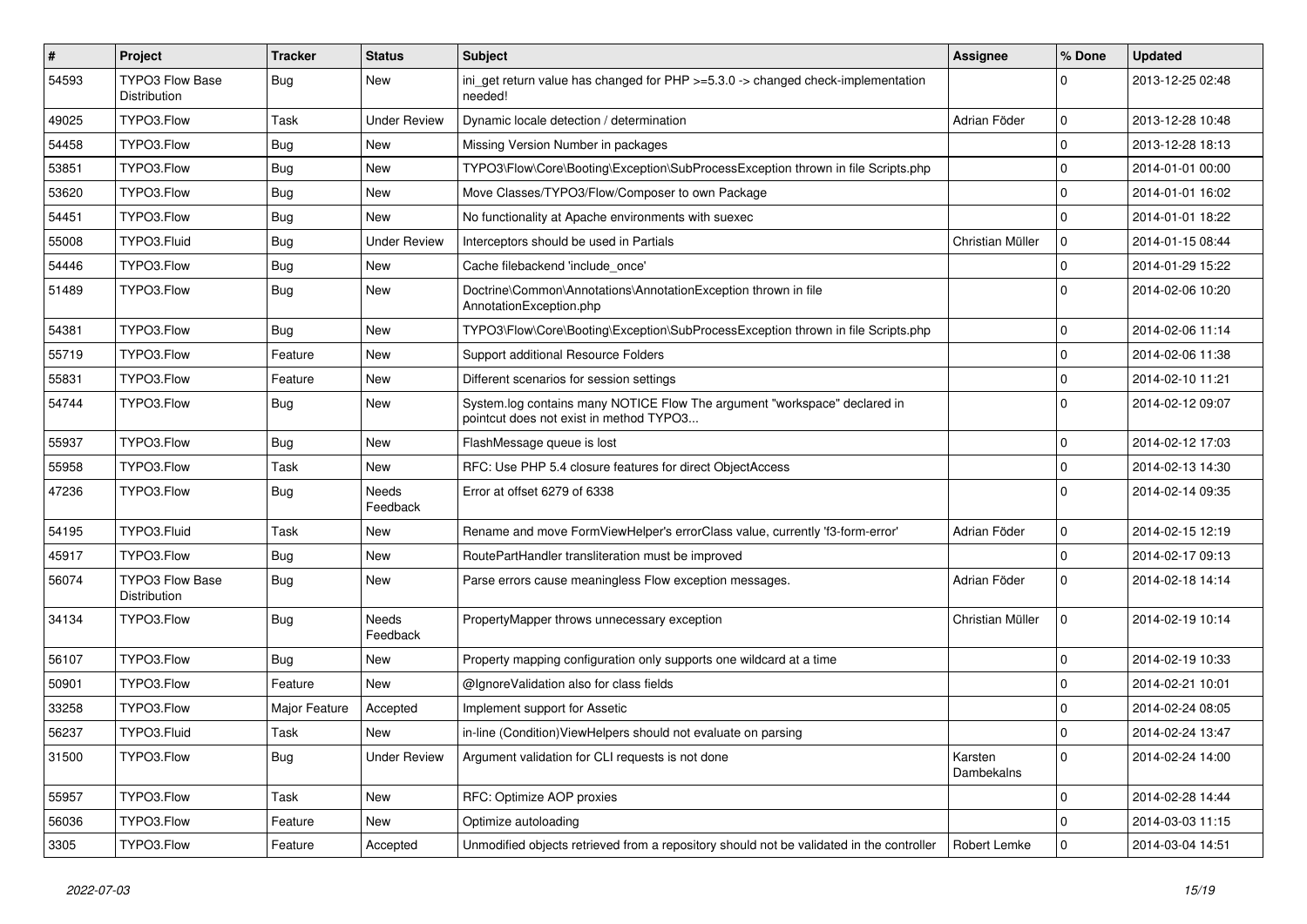| $\vert$ # | <b>Project</b>                         | <b>Tracker</b> | <b>Status</b>       | <b>Subject</b>                                                                                        | <b>Assignee</b>       | % Done      | <b>Updated</b>   |
|-----------|----------------------------------------|----------------|---------------------|-------------------------------------------------------------------------------------------------------|-----------------------|-------------|------------------|
| 56486     | TYPO3.Flow                             | Feature        | New                 | Optimize the ObjectManager for performance                                                            |                       | $\Omega$    | 2014-03-04 17:33 |
| 56555     | TYPO3.Kickstart                        | Bug            | New                 | Kickstart creates wrong labels in New.html                                                            |                       | $\Omega$    | 2014-03-04 21:33 |
| 45405     | TYPO3.Flow                             | Bug            | Accepted            | Uncaught Exception in DynamicRoutePart                                                                | Bastian Waidelich   0 |             | 2014-03-05 11:19 |
| 56639     | TYPO3.Flow                             | Feature        | New                 | Implement "getPrivateStorageUriByResource()" for recieving (image-) file URIs                         | Robert Lemke          | 0           | 2014-03-07 10:06 |
| 1907      | TYPO3.Fluid                            | Feature        | New                 | Default values for view helpers based on context                                                      |                       | $\mathbf 0$ | 2014-03-10 17:53 |
| 56859     | <b>TYPO3 Flow Base</b><br>Distribution | Bug            | New                 | PHP Warning: TYPO3_Flow_Error_Exception.php not present in Data/Temporary                             |                       | $\Omega$    | 2014-03-13 10:30 |
| 56916     | TYPO3.Flow                             | Feature        | New                 | Support PATCH request method as of RFC5789                                                            |                       | $\mathbf 0$ | 2014-03-14 16:50 |
| 40802     | TYPO3.Flow                             | Bug            | Accepted            | Documentation mistake (authentication)                                                                | Karsten<br>Dambekalns | $\mathbf 0$ | 2014-03-20 14:13 |
| 56544     | TYPO3.Flow                             | Bug            | New                 | FLOW Exception on tar package inclusion via composer                                                  |                       | $\mathbf 0$ | 2014-03-20 14:38 |
| 49756     | TYPO3.Fluid                            | Feature        | <b>Under Review</b> | Select values by array key in checkbox viewhelper                                                     |                       | $\mathbf 0$ | 2014-03-25 02:40 |
| 56744     | TYPO3.Flow                             | Feature        | New                 | stay logged in                                                                                        |                       | $\Omega$    | 2014-03-27 12:17 |
| 51811     | TYPO3.Flow                             | Bug            | New                 | Improve session handle when the authenticated account is removed from persitance                      | Dominique Feyer   0   |             | 2014-03-27 12:21 |
| 40064     | TYPO3.Fluid                            | Bug            | New                 | Multiselect is not getting persisted                                                                  |                       | 0           | 2014-03-27 22:12 |
| 57437     | TYPO3.Flow                             | Bug            | New                 | Composer package replacement is not supported                                                         |                       | 0           | 2014-03-30 23:12 |
| 55199     | TYPO3.Flow                             | Feature        | New                 | Avoid Buffering of Shell output                                                                       |                       | $\mathbf 0$ | 2014-03-31 12:34 |
| 57541     | TYPO3.Flow                             | Bug            | <b>Under Review</b> | Content Security: operands work intrinsically differently in Rewrite and Manual check                 |                       | 0           | 2014-04-03 09:06 |
| 57374     | TYPO3.Flow                             | Bug            | New                 | Persisted entities saved in session are not resolved                                                  |                       | $\Omega$    | 2014-04-03 09:43 |
| 3725      | TYPO3.Fluid                            | Feature        | New                 | <b>CSS Engine</b>                                                                                     | Christian Müller      | $\mathbf 0$ | 2014-04-03 13:24 |
| 56556     | TYPO3.Flow                             | Feature        | New                 | support has Property and is Property                                                                  |                       | 0           | 2014-04-08 00:34 |
| 57763     | TYPO3.Flow                             | Feature        | New                 | Allow controller / package / action as params in<br>\TYPO3\Fluid\ViewHelpers\Form\ButtonViewHelper    |                       | $\Omega$    | 2014-04-09 12:43 |
| 56602     | TYPO3.Flow                             | Major Feature  | New                 | Handling Of Multi Identity Entities                                                                   |                       | $\mathbf 0$ | 2014-04-09 13:10 |
| 56573     | TYPO3.Flow                             | Bug            | New                 | Converting by Flow\Identity                                                                           |                       | $\mathbf 0$ | 2014-04-09 13:10 |
| 57796     | TYPO3.Flow                             | Bug            | New                 | XLIFF Fails if $id == node$ nodedata                                                                  |                       | $\mathbf 0$ | 2014-04-09 21:43 |
| 57815     | TYPO3.Flow                             | Bug            | New                 | Invalid resources are saved in the persistent resources folder                                        |                       | $\Omega$    | 2014-04-10 22:02 |
| 51239     | TYPO3.Fluid                            | Bug            | <b>Under Review</b> | AbstractViewHelper use incorrect method signature for "\$this->systemLogger->log()"                   | Adrian Föder          | $\mathbf 0$ | 2014-04-11 11:17 |
| 57885     | TYPO3.Fluid                            | Bug            | New                 | Inputs are cleared from a second form if the first form produced a vallidation error                  |                       | 0           | 2014-04-14 00:00 |
| 33937     | TYPO3.Flow                             | Feature        | Accepted            | Convenience method to resolve public "resource://" paths                                              | Karsten<br>Dambekalns | $\mathbf 0$ | 2014-04-15 11:40 |
| 55870     | TYPO3.Flow                             | Feature        | New                 | Enhance f:form.textfield or add a f:form.datefield VH with enhanced validation and<br>propertymapping | Christian Müller      | 0           | 2014-04-15 12:32 |
| 57972     | TYPO3.Flow                             | <b>Bug</b>     | New                 | Missing @ManyToOne in example for resource                                                            |                       | $\mathbf 0$ | 2014-04-16 06:32 |
| 33055     | TYPO3.Flow                             | <b>Bug</b>     | New                 | AccessDeniedException instead of WebRedirect                                                          |                       | $\mathbf 0$ | 2014-04-17 15:54 |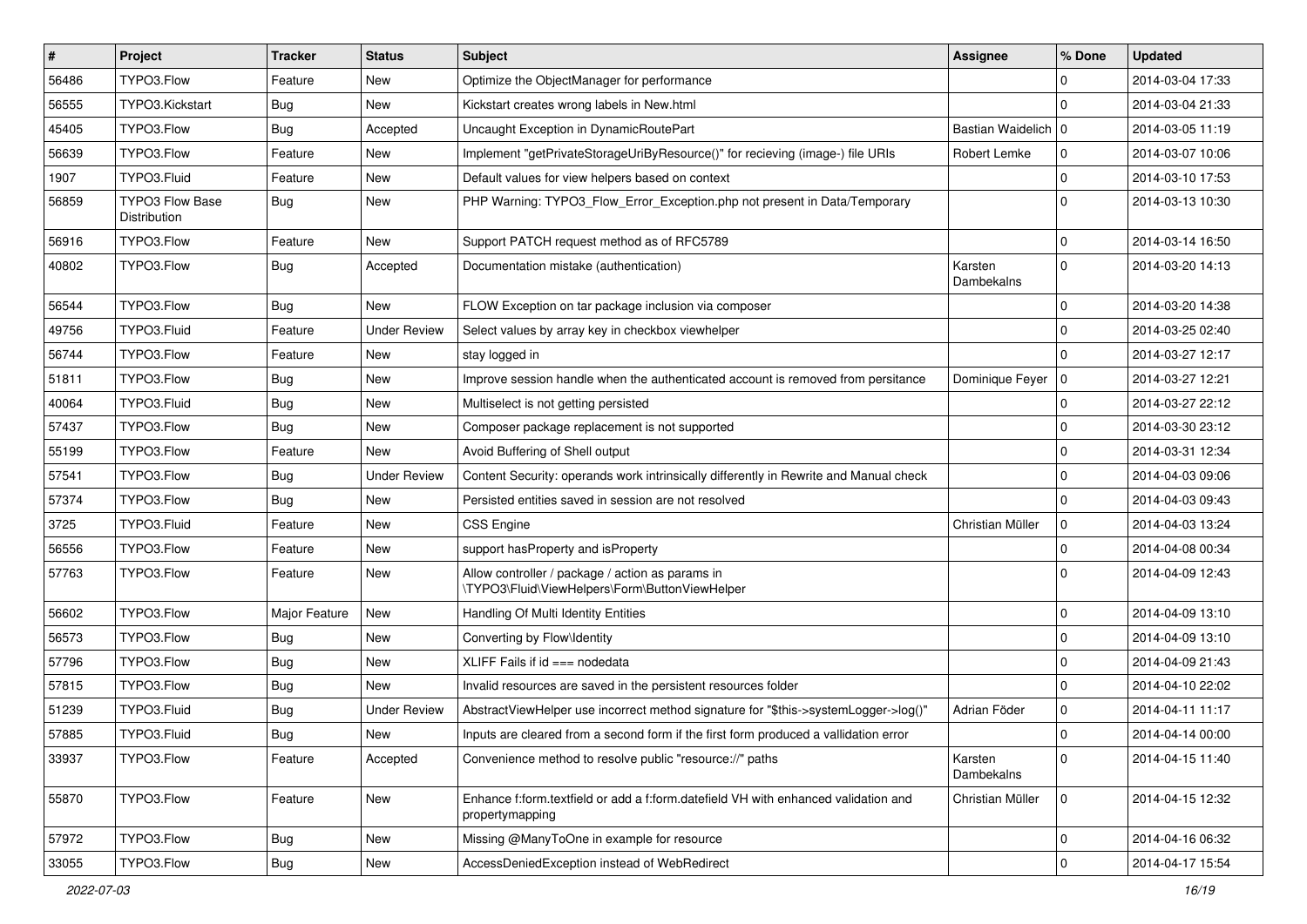| $\vert$ # | Project                                | <b>Tracker</b> | <b>Status</b>       | <b>Subject</b>                                                                                      | <b>Assignee</b>       | % Done      | <b>Updated</b>   |
|-----------|----------------------------------------|----------------|---------------------|-----------------------------------------------------------------------------------------------------|-----------------------|-------------|------------------|
| 58153     | TYPO3.Flow                             | Bug            | New                 | Session - Scope, Property with interface annotation fails at wakeup                                 |                       | 0           | 2014-04-24 12:46 |
| 58184     | TYPO3.Flow                             | Major Feature  | New                 | HTTP request argument building for different use cases                                              |                       | 0           | 2014-04-25 11:30 |
| 57450     | TYPO3.Flow                             | Bug            | New                 | International E-Mail addresses (umlauts, etc.) are not validated correctly                          |                       | 0           | 2014-04-30 14:58 |
| 58408     | TYPO3.Flow                             | Task           | New                 | Disable manualy persisting                                                                          |                       | $\Omega$    | 2014-05-02 10:58 |
| 58773     | TYPO3.Flow                             | Bug            | Accepted            | Improve NoMatchingRouteException                                                                    | Bastian Waidelich   0 |             | 2014-05-13 15:59 |
| 58744     | TYPO3.Flow                             | Bug            | New                 | Can not split configuration in settings.yaml                                                        |                       | 0           | 2014-05-14 12:06 |
| 44891     | TYPO3.Flow                             | Feature        | New                 | Routes should be able to enforce http/https protocol                                                |                       | 0           | 2014-05-14 19:55 |
| 58852     | TYPO3.Flow                             | Bug            | New                 | TYPO3\Flow\Security\Exception\AccessDeniedException should clarify which action<br>fails to execute |                       | $\Omega$    | 2014-05-16 09:36 |
| 58894     | TYPO3.Flow                             | Bug            | New                 | MySQL max key length exceeded during Neos setup                                                     |                       | 0           | 2014-05-17 22:37 |
| 58927     | TYPO3.Flow                             | Bug            | New                 | Overlapping ressouce definitions in Policy.yaml resolved incorrectly                                |                       | 0           | 2014-05-19 15:19 |
| 58921     | TYPO3.Fluid                            | <b>Bug</b>     | New                 | f:form.* VHs crash if NOT inside f:form but followed by f:form                                      |                       | $\mathbf 0$ | 2014-05-19 15:29 |
| 53177     | TYPO3.Flow                             | Feature        | New                 | entity resource policy value support for `this`                                                     |                       | $\mathbf 0$ | 2014-05-20 09:22 |
| 58976     | <b>TYPO3 Flow Base</b><br>Distribution | Bug            | New                 | debug_backtrace                                                                                     |                       | $\Omega$    | 2014-05-21 01:07 |
| 58983     | TYPO3.Fluid                            | Bug            | New                 | format.date does not respect linebreaks and throws exception                                        |                       | $\mathbf 0$ | 2014-05-21 10:00 |
| 59019     | <b>TYPO3 Flow Base</b><br>Distribution | Suggestion     | New                 | Add marker for lazyloaded properties to \TYPO3\Flow\var_dump                                        |                       | $\mathbf 0$ | 2014-05-22 10:15 |
| 59049     | TYPO3.Flow                             | Bug            | <b>New</b>          | TYPO3\Flow\Error\Exception thrown in file ErrorHandler.php                                          |                       | $\mathbf 0$ | 2014-05-22 23:34 |
| 58193     | TYPO3.Flow                             | <b>Bug</b>     | <b>Under Review</b> | Forward-port changelogs to master branch                                                            | Karsten<br>Dambekalns | $\Omega$    | 2014-05-23 18:11 |
| 59084     | TYPO3.Flow                             | Bug            | New                 | if 403 Exception show reason                                                                        |                       | $\Omega$    | 2014-05-24 18:20 |
| 58494     | TYPO3.Flow                             | <b>Bug</b>     | Needs<br>Feedback   | Inifinite redirects if index.php presents in URI                                                    | Bastian Waidelich   0 |             | 2014-05-25 11:29 |
| 38980     | TYPO3.Flow                             | Bug            | New                 | ActionController: behavior of required arguments is not consistent                                  |                       | 0           | 2014-05-27 14:14 |
| 59140     | TYPO3.Flow                             | Bug            | New                 | TYPO3\Flow\Error\Exception thrown in file ErrorHandler.php                                          |                       | 0           | 2014-05-27 15:51 |
| 59244     | TYPO3.Flow                             | Feature        | New                 | Message or Container needs context                                                                  |                       | 0           | 2014-05-31 11:47 |
| 59322     | TYPO3.Flow                             | <b>Bug</b>     | New                 | Mssing field exception should show missing migrations as well                                       |                       | $\Omega$    | 2014-06-04 06:47 |
| 58862     | TYPO3.Fluid                            | <b>Bug</b>     | Needs<br>Feedback   | FormViewHelper doesn't accept NULL as value for \$arguments                                         | Bastian Waidelich   0 |             | 2014-06-04 12:49 |
| 59357     | TYPO3.Flow                             | <b>Bug</b>     | New                 | Using the PackageManager directly instead of the Interface results in unexpected<br>behavior        |                       | $\mathbf 0$ | 2014-06-05 14:34 |
| 59023     | TYPO3.Flow                             | <b>Bug</b>     | New                 | BooleanConverter should not convert empty values to boolean                                         |                       | $\mathbf 0$ | 2014-06-10 14:04 |
| 48532     | TYPO3.Flow                             | <b>Bug</b>     | <b>Under Review</b> | JsonView Configuration behaves differently for arrays and objects                                   | Alexander Berl        | $\mathbf 0$ | 2014-06-11 15:53 |
| 53806     | TYPO3.Fluid                            | Bug            | <b>Under Review</b> | Paginate widget maximumNumberOfLinks rendering wrong number of links                                | Bastian Waidelich   0 |             | 2014-06-18 12:13 |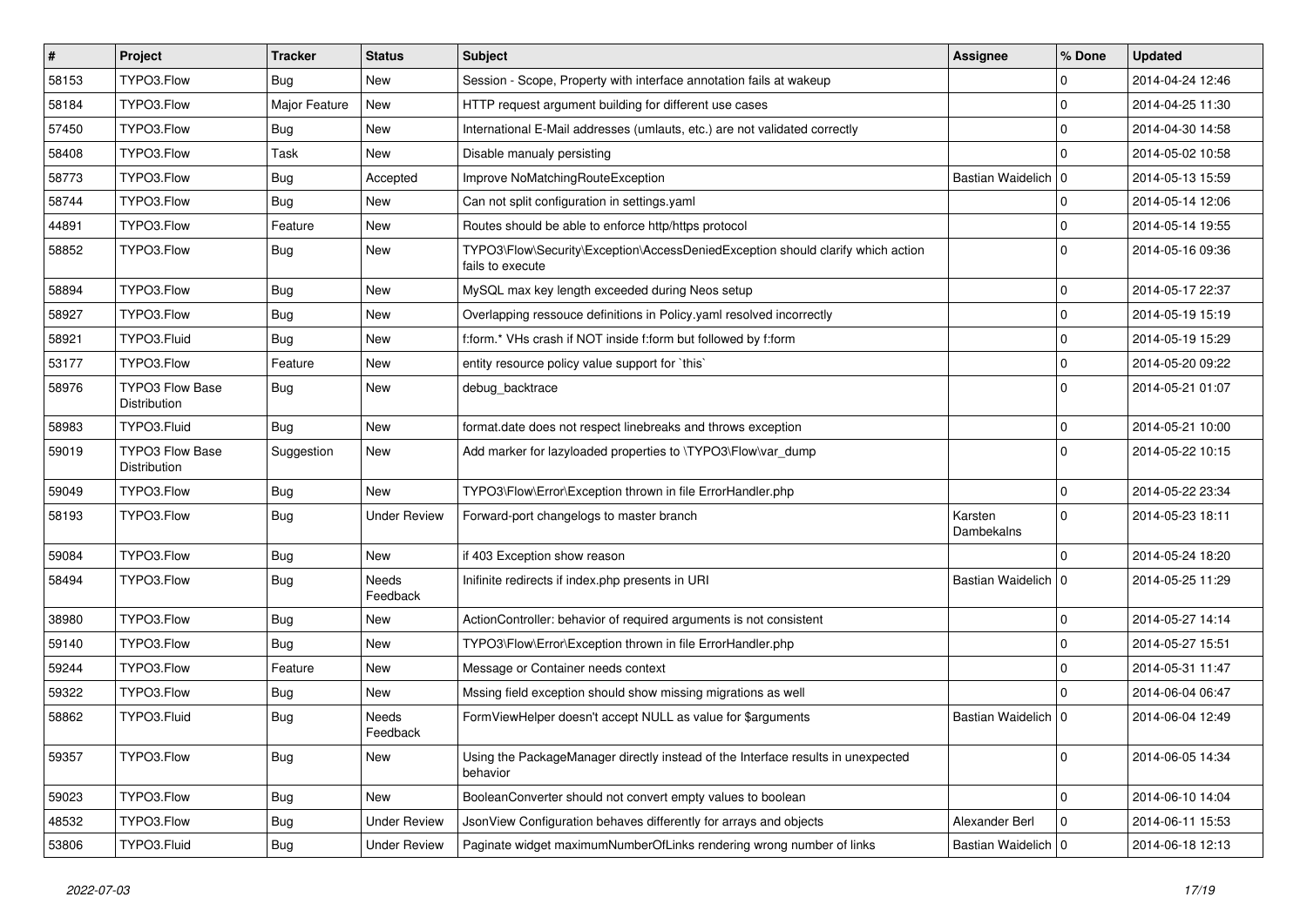| $\pmb{\#}$ | Project                                | <b>Tracker</b> | <b>Status</b>       | Subject                                                                                                   | Assignee                     | % Done       | <b>Updated</b>   |
|------------|----------------------------------------|----------------|---------------------|-----------------------------------------------------------------------------------------------------------|------------------------------|--------------|------------------|
| 59057      | TYPO3.Fluid                            | <b>Bug</b>     | <b>Under Review</b> | Hidden empty value fields shoud be disabled when related field is disabled                                | Bastian Waidelich   0        |              | 2014-06-18 17:23 |
| 8923       | TYPO3.Flow                             | Task           | <b>Under Review</b> | Provide a Nginx Server Configuration for FLOW3                                                            | Christian Müller             | $\mathbf 0$  | 2014-06-19 16:34 |
| 59747      | TYPO3.Flow                             | <b>Bug</b>     | New                 | TYPO3\Flow\Error\Exception thrown in file ErrorHandler.php                                                |                              | $\mathbf 0$  | 2014-06-20 21:28 |
| 58996      | TYPO3.Flow                             | Bug            | New                 | ResourceManager adding to persistence                                                                     |                              | $\mathbf 0$  | 2014-06-25 14:38 |
| 59878      | TYPO3.Flow                             | Bug            | New                 | TYPO3\Flow\Core\Booting\Exception\SubProcessException thrown in file Scripts.php                          |                              | $\mathbf 0$  | 2014-06-25 15:29 |
| 60003      | TYPO3.Fluid                            | Feature        | New                 | Add required-Attribute to f:form.password                                                                 |                              | $\mathbf 0$  | 2014-06-30 16:53 |
| 60095      | TYPO3.Flow                             | Feature        | <b>Under Review</b> | LockManager's LockHoldingStackPage should be configurable                                                 |                              | $\mathbf 0$  | 2014-07-07 11:15 |
| 60181      | TYPO3.Fluid                            | Feature        | New                 | Caching mechanism for Fluid Views/Templates                                                               |                              | 0            | 2014-07-08 13:18 |
| 60271      | TYPO3.Fluid                            | Feature        | New                 | Paginate viewhelper, should also support arrays                                                           |                              | $\mathbf 0$  | 2014-07-11 13:19 |
| 44234      | TYPO3.Fluid                            | Bug            | <b>Under Review</b> | selectViewHelper's sorting does not respect locale collation                                              |                              | $\mathbf 0$  | 2014-07-31 17:15 |
| 52640      | TYPO3.Fluid                            | Feature        | Under Review        | Create an UnlessViewHelper as opposite to the IfViewHelper                                                | Marc Neuhaus                 | $\mathbf 0$  | 2014-08-01 09:02 |
| 60856      | TYPO3.Fluid                            | Bug            | New                 | Target attribute not supported by the form viewhelper                                                     |                              | $\mathbf 0$  | 2014-08-08 13:14 |
| 61043      | TYPO3.Flow                             | Task           | New                 | Rename ClassSchema to ModelSchema                                                                         |                              | $\mathbf 0$  | 2014-08-18 23:20 |
| 50888      | TYPO3.Fluid                            | <b>Bug</b>     | <b>Under Review</b> | WSOD by changing name of section and if Fluid caches are generated                                        |                              | $\mathbf 0$  | 2014-08-26 15:52 |
| 55793      | TYPO3.Flow                             | Feature        | <b>Under Review</b> | Add Support for groupBy                                                                                   | Kerstin<br>Huppenbauer       | $\Omega$     | 2014-09-02 09:38 |
| 44684      | <b>TYPO3 Flow Base</b><br>Distribution | Bug            | New                 | Authorization header redirect in .htaccess strips the Basic-prefix                                        |                              | $\Omega$     | 2014-09-16 23:41 |
| 46063      | TYPO3.Flow                             | Feature        | New                 | Implement username password provider with "remember me" persistent cookie                                 | Christopher<br><b>Hlubek</b> | $\mathbf 0$  | 2014-09-23 00:26 |
| 30933      | TYPO3.Flow                             | Feature        | Needs<br>Feedback   | Check for unique constraints on add()                                                                     | Karsten<br>Dambekalns        | $\Omega$     | 2014-10-01 12:36 |
| 49011      | TYPO3.Flow                             | <b>Bug</b>     | <b>Under Review</b> | Support executing TYPO3.Flow inside a PHAR                                                                |                              | $\mathbf 0$  | 2014-10-03 15:21 |
| 40418      | TYPO3.Flow                             | Feature        | Needs<br>Feedback   | Add an option to flow3:cache: flush thats keeps user sessions active                                      |                              | $\Omega$     | 2014-10-03 20:17 |
| 62009      | TYPO3.Flow                             | Bug            | New                 | Rewrite URI Filename could be empty                                                                       |                              | $\mathbf 0$  | 2014-10-07 11:03 |
| 62292      | TYPO3.Flow                             | Major Feature  | New                 | Support for entity translation                                                                            |                              | $\mathbf 0$  | 2014-10-17 03:18 |
| 62346      | TYPO3.Fluid                            | Feature        | New                 | f:comment should have high precende                                                                       |                              | $\mathbf 0$  | 2014-10-20 11:33 |
| 37405      | TYPO3.Flow                             | Feature        | <b>Under Review</b> | When changing a property wich is used in routing the Link-VH should direkt to the new<br>properties value |                              | $\Omega$     | 2014-11-02 18:25 |
| 62740      | TYPO3.Flow                             | <b>Bug</b>     | New                 | Add check on literal in TypeHandlingUtility::isCollectionType                                             |                              | 0            | 2014-11-06 20:06 |
| 38004      | TYPO3.Flow                             | <b>Bug</b>     | Accepted            | Missing CheatSheet folder for Getting Started manual                                                      | Karsten<br>Dambekalns        | 0            | 2014-11-07 10:58 |
| 43424      | TYPO3.Kickstart                        | Feature        | <b>Under Review</b> | Support subpackage when kickstarting model & repository                                                   | Karsten<br>Dambekalns        | $\mathsf{O}$ | 2014-11-20 22:35 |
| 59442      | TYPO3.Flow                             | Bug            | <b>Under Review</b> | Composite primary keys including foreign entity don't work                                                |                              | $\pmb{0}$    | 2014-11-27 09:34 |